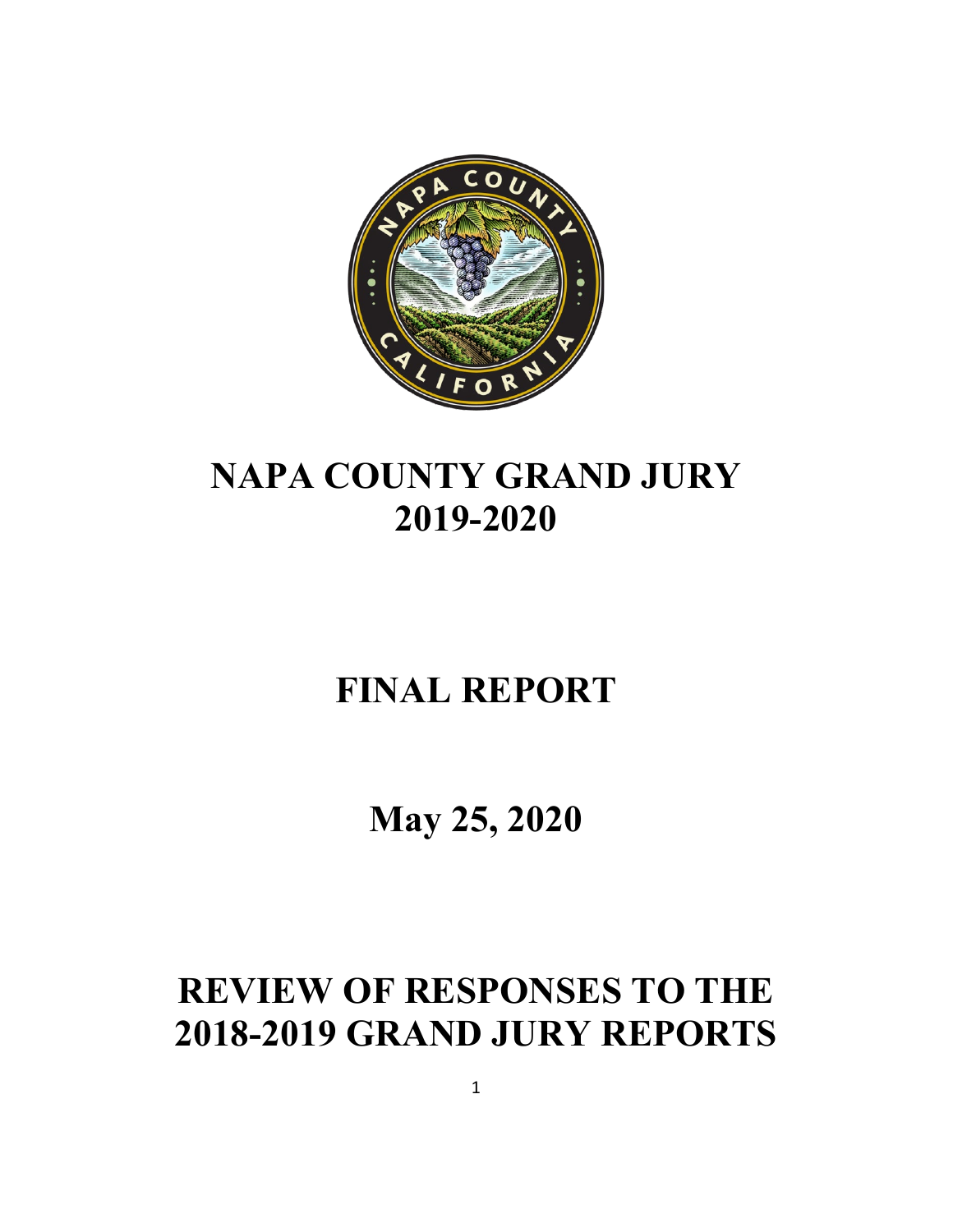# **Table of Contents**

| $\mathbf{I}$ . | Summary                                                          | $\overline{3}$ |
|----------------|------------------------------------------------------------------|----------------|
| II.            | Methodology                                                      | $\overline{4}$ |
| III.           | Discussion: Timelines                                            | 5              |
| IV.            | Findings                                                         | $\overline{7}$ |
| V.             | Reviewed Responses of 2018-2019 Grand Jury Final Reports         |                |
|                | City of Napa Traffic Signal Synchronization Study                | 8              |
|                | Enforcing Short-Term Vacation Rental Codes in the Napa<br>Valley | 9              |
|                | Mental Health Services—Juvenile Hall                             | 13             |
|                | Napa County Water Quality—It's a Matter of Taste                 | 14             |
|                | St. Helena—A Small Town with Big City Problems                   | 22             |
|                | Under a Microscope—Napa County Jail Healthcare<br>Services       | 24             |
|                | Where's My Costco—A History of the Napa Pipe Project             | 28             |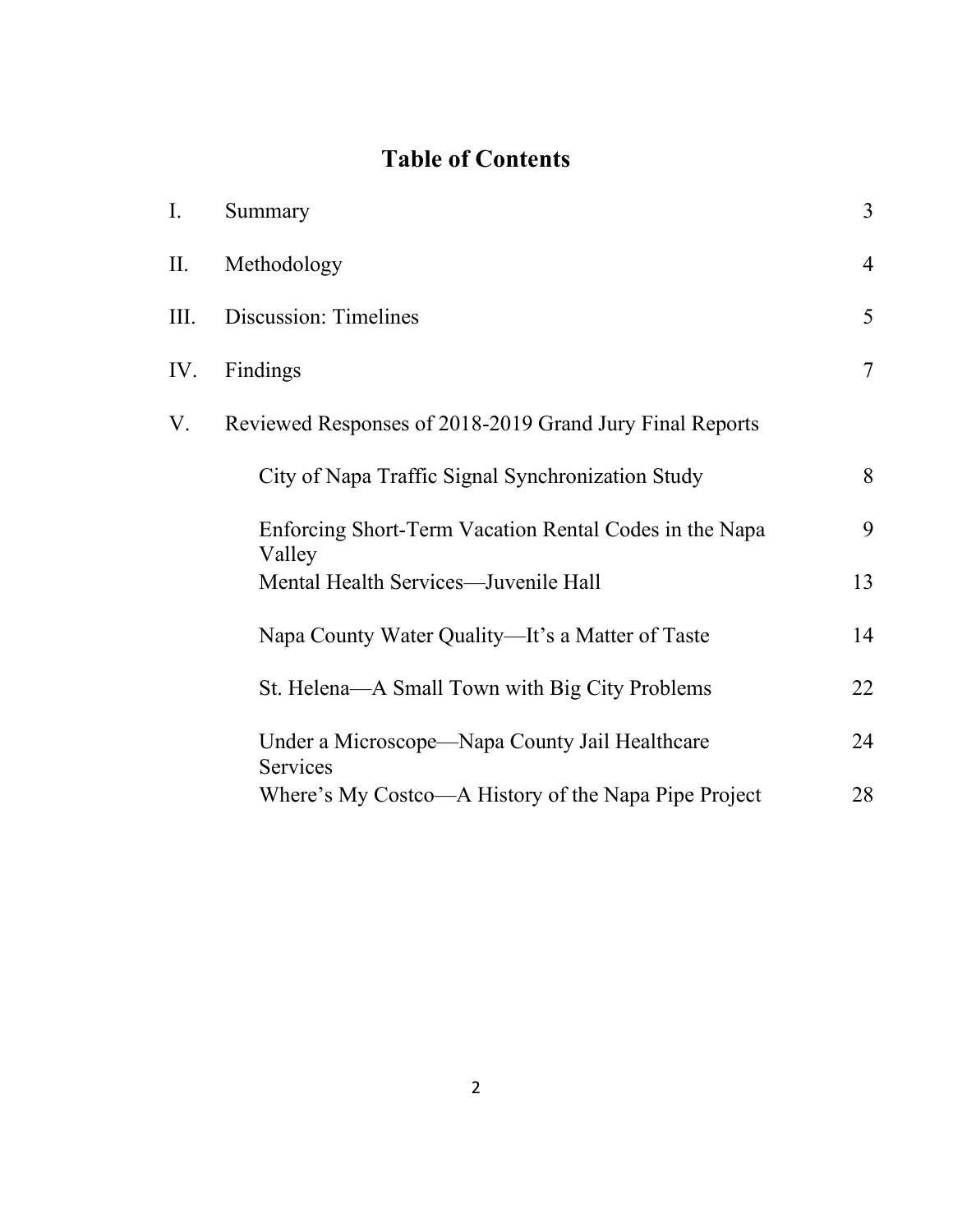### **Review of Responses to the 2018-2019 Grand Jury Reports**

### May 25, 2020

#### **I. SUMMARY**

California Penal Code Section 933 requires elected officials or agency heads to respond within 60 days of the issuance of a grand jury report that requires their response and requires governing bodies to respond within 90 days.<sup>[1](#page-2-0)</sup> Section 933.05 specifies the way the responding parties are to make their responses. These responses are transmitted to the presiding judge of the superior court.

The response to a *Finding* must be provided in one of the two following formats:

- 1. The respondent agrees with the finding.
- 2. The respondent disagrees wholly or partially with the finding, in which case the response shall specify the portion of the finding that is disputed and shall include an explanation for the reasons therefor.

The response to a *Recommendation* must be provided in one of the following four formats:

- 1. The recommendation has been implemented, with a summary, regarding the implemented action.
- 2. The recommendation has not yet been implemented, but will be implemented in the future, with a timeframe for implementation.
- 3. The recommendation requires further analysis with an explanation and the scope and parameters of an analysis or study, and a timeframe for the matter to be prepared for discussion by the officer or head of the agency or public agency when applicable. This timeframe shall not exceed six months from the date of publication of the grand jury report.
- 4. The recommendation shall not be implemented because it is not warranted or is not reasonable, with an explanation therefor.

The 2018-2019 Napa County Grand Jury issued its Consolidated Report on June 24, 2019. The report consisted of eight individual final reports, one of which was a review

<span id="page-2-0"></span><sup>&</sup>lt;sup>1</sup> Subdivision (c) provides that: "No later than 90 days after the grand jury submits a final report on the operations of any public agency subject to its reviewing authority, the governing body of the public agency shall comment to the presiding judge of the superior court on the findings and recommendations pertaining to matters under the control of the governing body, and every elected county officer or agency head for which the grand jury has responsibility pursuant to Section 914.1 shall comment within 60 days to the presiding judge of the superior court, with an information copy sent to the board of supervisors, on the findings and recommendations pertaining to matters under the control of that county officer or agency head and any agency or agencies which that officer supervises or controls."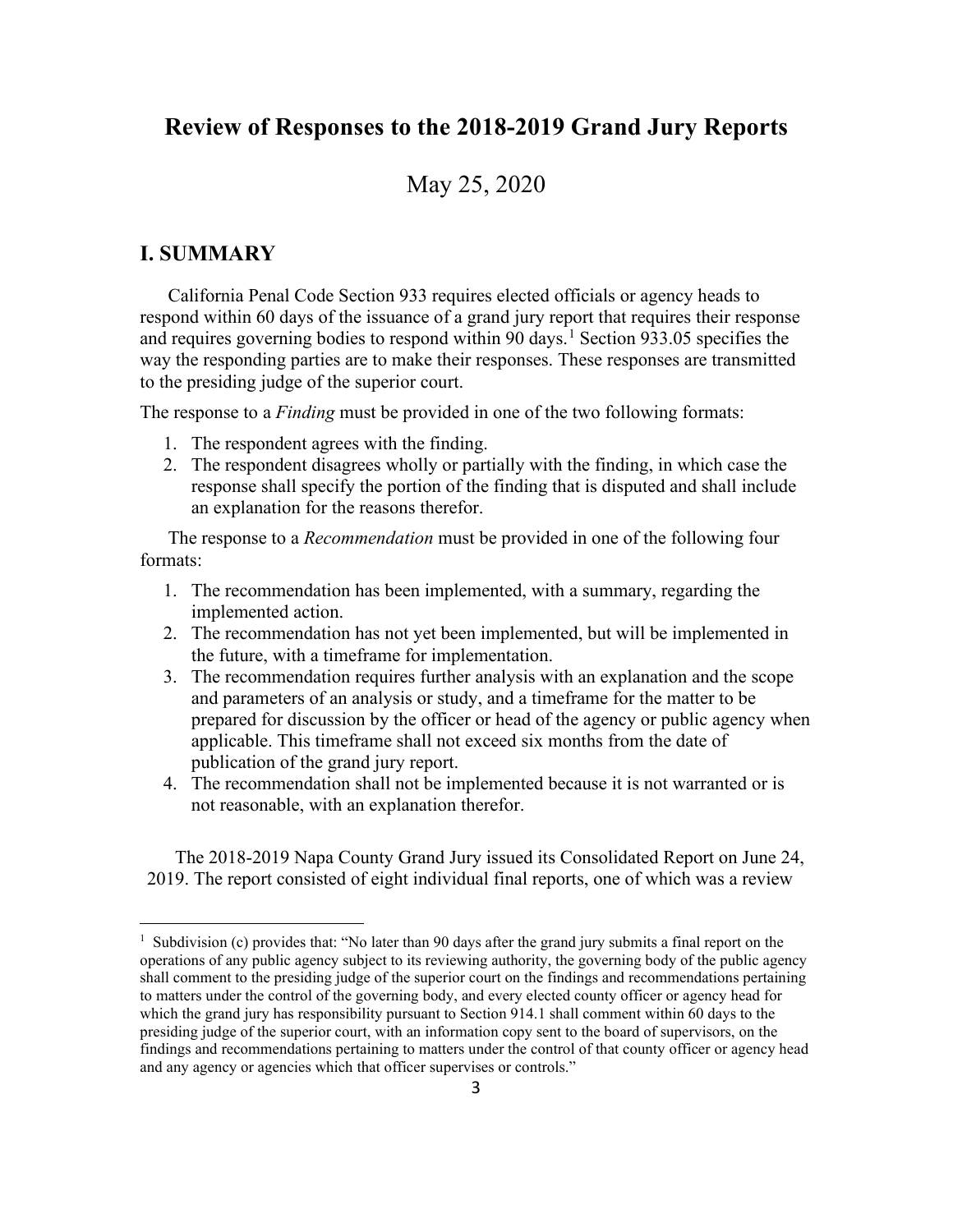of responses to the 2017-2018 Grand Jury reports. The Grand Jury made findings and recommendations in all of its investigative reports, except for the final report on Juvenile Hall where there were findings but no recommendations. As part of the Grand Jury's commitment to continuity, its processes, and to the law, the 2019-2020 Grand Jury has analyzed for statutory compliance all the required responses by elected officials, agency heads, and government agencies to all eight of the 2018-2019 Grand Jury's investigative reports.<sup>[2](#page-3-0)</sup>

In ten instances the responses did not comply with Penal Code Sections 933 and 933.05. The 2019-2020 Grand Jury recommends that jurisdictions pay closer attention to the code requirements when responding to Grand Jury findings and recommendations. Specifically, if the respondent disagrees wholly or partially with a finding the response must identify the portion of the finding that is disputed and an explanation of the reason for the dispute. If a recommendation will not be implemented or is not reasonable, the response must include an explanation for non-implementation. The Methodology section of this report defines the response requirements.

In two instances the required responses were received after the stated deadline and only after the 2019-2020 Grand Jury requested a response.

#### **II. METHODOLOGY**

The 2019-2020 Grand Jury evaluated responses to the 2018-2019 Grand Jury's recommendations to ensure compliance with Sections 933 and 933.05 using the statutory criteria.

- §933(c) Were responses by the presiding judge within the legal time limits from the date of each final report's release (90 days for a public agency and 60 days for an elected official)?
- §933.05(a) Did the response to a finding satisfy requirement of Section 933.05?
	- 1. The respondent agrees with the finding; or
	- 2. The respondent disagrees wholly or partially with the finding in which case the response shall specify the portion of the finding that is disputed and shall include an explanation of the reasons therefor.
- §933.05 (b) Did the response to a recommendation satisfy the requirement of Section 933.05 (b)?
	- 1. The recommendation has been implemented, with a summary regarding the implemented action; or

<span id="page-3-0"></span><sup>&</sup>lt;sup>2</sup> The 2018-2019 Grand Jury Continuity Report did not solicit comments.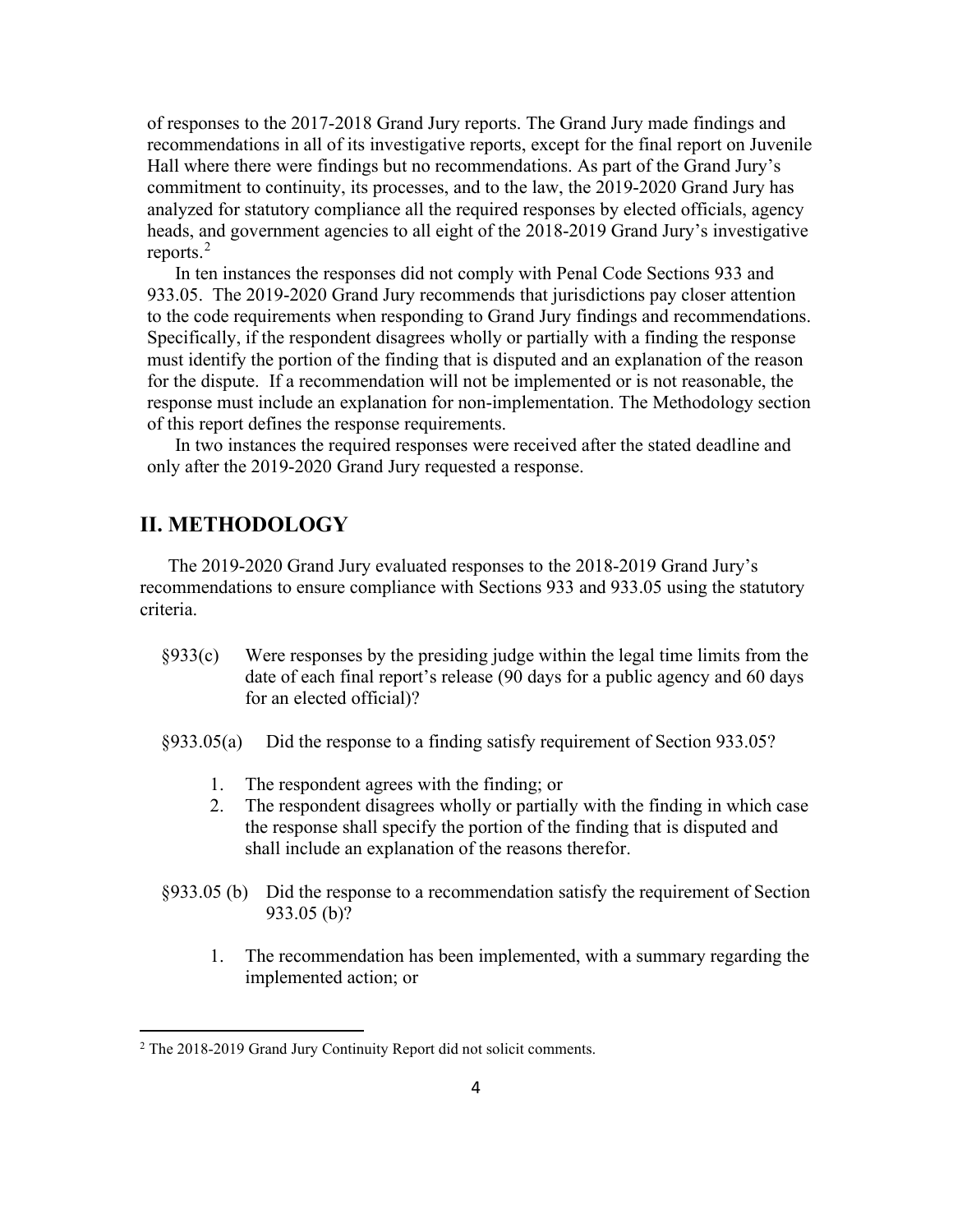- 2. The recommendation has not yet been implemented, but will be implemented in the future, with a timeframe for implementation; or
- 3. The recommendation requires further analysis, with an explanation and the scope and parameters of an analysis or study, and a timeframe for the matter to be prepared for discussion by the officer or head of the agency or department being investigated or reviewed, including the governing body of the public agency when applicable. This timeframe shall not exceed six months from the date of publication of the grand jury report; or
- 4. The recommendation will not be implemented because it is not warranted or is not reasonable, with explanation therefor.

#### **III. DISCUSSION**

#### **Timelines**

Details of 2018-2019 report publishing dates and due dates of the responses are shown below in Table 1. Most responses were provided within the specified time requirements.

#### **Table 1: Publishing and Due Dates of 2018-2019 Reports**

| <b>RESPONDENT</b> | <b>DATE</b><br><b>PUBLISHED</b> | <b>REPLY DUE</b>      | <b>DATE</b><br><b>RECEIVED</b> | DATE UPDATE<br>REQUESTED <sup>3</sup> |
|-------------------|---------------------------------|-----------------------|--------------------------------|---------------------------------------|
| City of Napa      | June 24, 2019                   | September 24,<br>2019 | September 10,<br>2019          | N/A                                   |

#### **Review of Responses to 2018-2019 Napa County Grand Jury**

#### **City of Napa Traffic Signal Synchronization Study**

| <b>RESPONDENT</b> | <b>DATE</b>      | <b>REPLY DUE</b>            | <b>DATE</b>     | DATE UPDATE      |
|-------------------|------------------|-----------------------------|-----------------|------------------|
|                   | <b>PUBLISHED</b> |                             | <b>RECEIVED</b> | <b>REQUESTED</b> |
| City of Napa      | June 24, 2019    | September 24, September 10, |                 | N/A              |
|                   |                  | 2019                        | 2019            |                  |

<span id="page-4-0"></span><sup>&</sup>lt;sup>3</sup> If the respondent did not reply by the deadline imposed by the Penal Code, the 2019-2020 Grand Jury requested an update.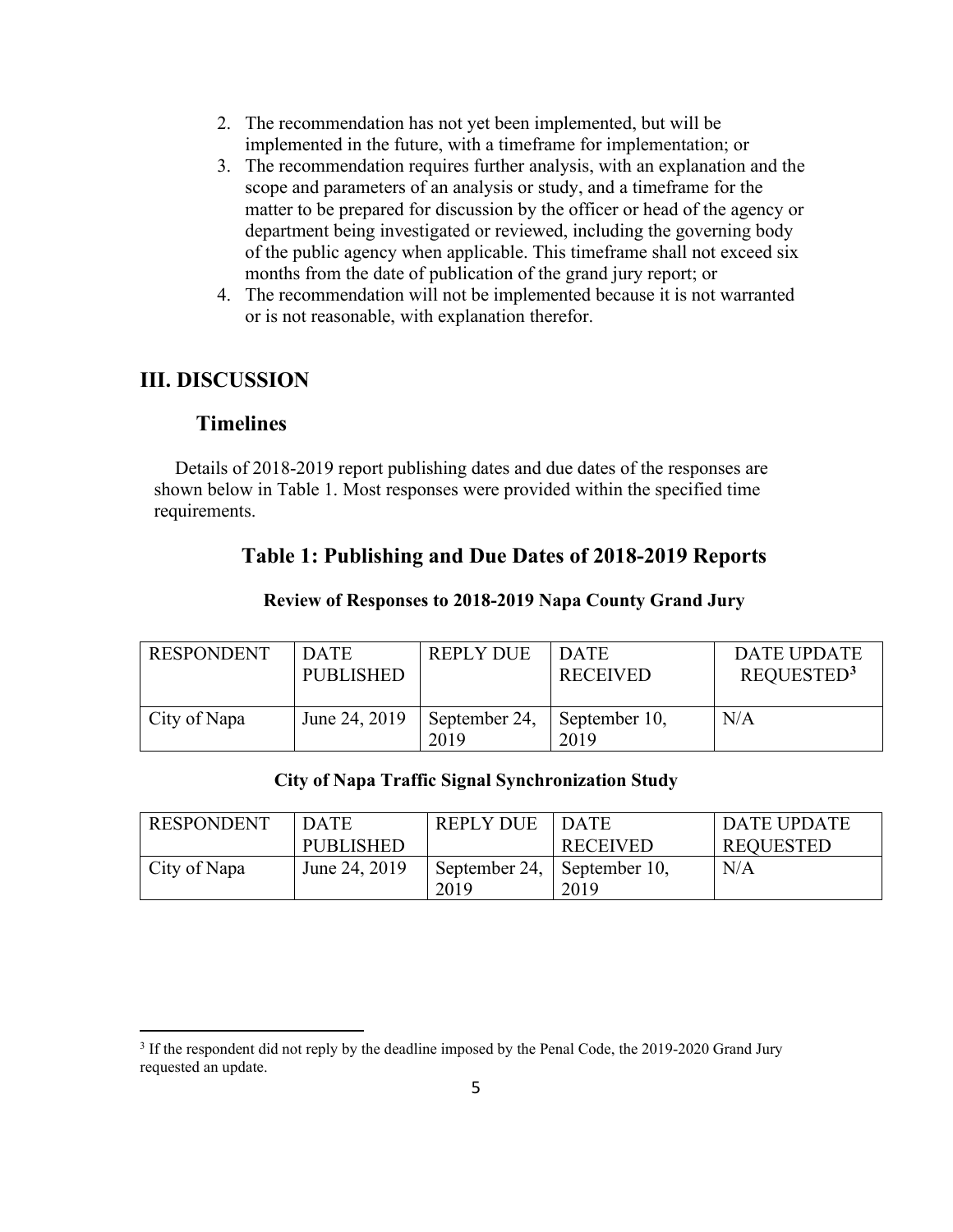| <b>RESPONDENT</b> | <b>DATE</b>      | <b>REPLY DUE</b>            | <b>DATE</b>     | <b>DATE UPDATE</b> |
|-------------------|------------------|-----------------------------|-----------------|--------------------|
|                   | <b>PUBLISHED</b> |                             | <b>RECEIVED</b> | <b>REQUESTED</b>   |
| City of Napa      | June 24, 2019    | September 24, City of Napa- |                 | N/A                |
|                   |                  | 2019                        | Sept 12, 2019   |                    |
| Planning & Board  |                  | September 24,               | September 24,   | N/A                |
| of Supervisors    |                  | 2019                        | 2019            |                    |
| (BOS)             |                  |                             |                 |                    |

## **Enforcing Short-Term Vacation Rental Codes in the Napa Valley**

#### **Juvenile Hall—Mental Health Services**

| <b>RESPONDENT</b>  | <b>DATE</b>      | <b>REPLY</b> | DATE RECEIVED | DATE UPDATE      |
|--------------------|------------------|--------------|---------------|------------------|
|                    | <b>PUBLISHED</b> | <b>DUE</b>   |               | <b>REQUESTED</b> |
| Napa County        | April 11, 2019   | July $11$ ,  | May 9, 2019   | N/A              |
| Board of           |                  | 2019         |               |                  |
| <b>Supervisors</b> |                  |              |               |                  |

#### **Napa County Water Quality—It's a Matter of Taste**

| <b>RESPONDENT</b>  | <b>DATE</b>      | <b>REPLY DUE</b> | DATE RECEIVED      | <b>DATE UPDATE</b> |
|--------------------|------------------|------------------|--------------------|--------------------|
|                    | <b>PUBLISHED</b> |                  |                    | <b>REQUESTED</b>   |
| City of American   | June 14, 2019    | September        | October 17, 2019   | October 2, 2019    |
| Canyon             |                  | 14, 2019         |                    |                    |
| City of Calistoga  |                  |                  | September 10, 2019 | N/A                |
|                    |                  |                  |                    |                    |
| City of Napa       |                  |                  | September 17, 2019 | N/A                |
| City of St. Helena |                  |                  | September 10, 2019 | N/A                |
| Local Agency       |                  |                  | July 5, 2019       | N/A                |
| Formation          |                  |                  |                    |                    |
| Commission         |                  |                  |                    |                    |
| (LAFCO)            |                  |                  |                    |                    |
| Town of            |                  |                  | August 13, 2019    | N/A                |
| Yountville         |                  |                  |                    |                    |

#### **St. Helena—A Small Town with Big City Problems**

| RESPONDENT                                       | <b>DATE</b><br><b>PUBLISHED</b> |                       | REPLY DUE   DATE RECEIVED   DATE UPDATE | <b>REQUESTED</b> |
|--------------------------------------------------|---------------------------------|-----------------------|-----------------------------------------|------------------|
| $\vert$ City of St. Helena $\vert$ June 25, 2019 |                                 | September<br>25, 2019 | September 10, 2019   N/A                |                  |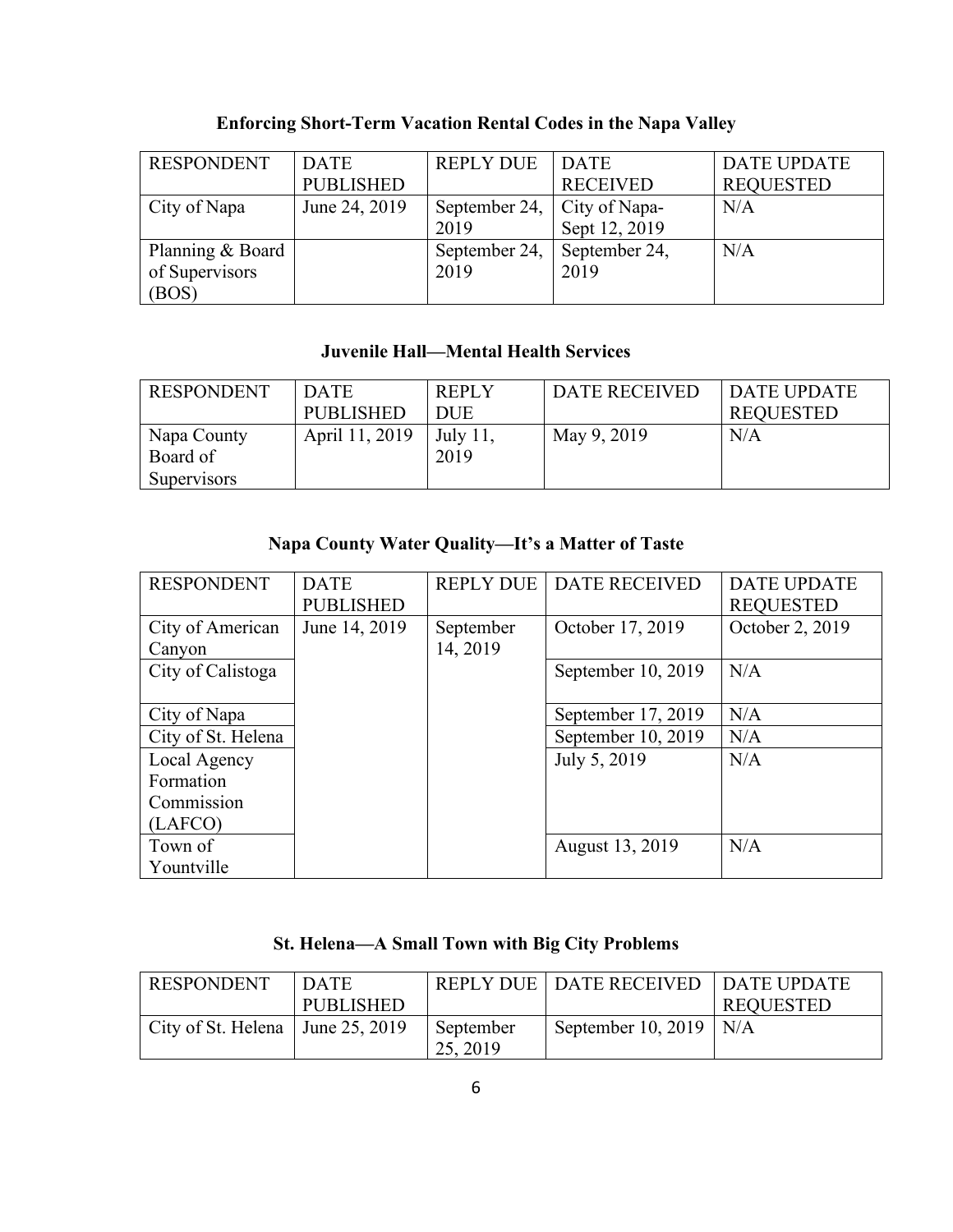| <b>RESPONDENT</b> | <b>DATE</b>  |            | REPLY DUE   DATE RECEIVED   DATE UPDATE |                        |
|-------------------|--------------|------------|-----------------------------------------|------------------------|
|                   | PUBLISHED    |            |                                         | REQUESTED <sup>4</sup> |
| Napa County       | May 13, 2019 | August 13, | August 11, 2019                         | N/A                    |
| Board of          |              | 2019       |                                         |                        |
| Supervisors       |              |            |                                         |                        |

#### **Under a Microscope--Napa County Jail Healthcare Services**

#### **Where's My Costco?—A History of the Napa Pipe Project**

| <b>RESPONDENT</b> | <b>DATE</b>      | <b>REPLY DUE</b> | <b>DATE RECEIVED</b>     | <b>DATE UPDATE</b> |
|-------------------|------------------|------------------|--------------------------|--------------------|
|                   | <b>PUBLISHED</b> |                  |                          | <b>REQUESTED</b>   |
| City of Napa      | June 28, 2019    | September 28,    | September. 25,           | N/A                |
|                   |                  | 2019             | 2019                     |                    |
| Napa County       |                  | September 28,    | September 24, 2019   N/A |                    |
| Board of          |                  | 2019             |                          |                    |
| Supervisors       |                  |                  |                          |                    |
| (BOS)             |                  |                  |                          |                    |

#### **IV. FINDINGS**

- F1. With two exceptions, all the responses to the 2018-2019 Napa County Grand Jury reports were completed and returned within the required timeframe:
	- 1. The due date for the report "Napa County Water Quality—It's a Matter of Taste," was September 14, 2019; however, the City of Napa did not respond until September 17, 2019.
	- 2. City of American Canyon did not respond until October 17, 2019.
- <span id="page-6-0"></span>F2. With two exceptions, all respondents complied with Sections 933 and933.05 of the Penal Code:
	- 1. Ten responses to Recommendations in the report, "St. Helena—A Small Town with Big City Problems," by the City of St. Helena did not comply with 933 and 933.05 of the Penal Code. Please refer to requirements on Summary on Page 3.
	- 2. The response to Recommendation 3 in the report "City of Napa Traffic Signal Synchronization Study" indicates the recommendation will be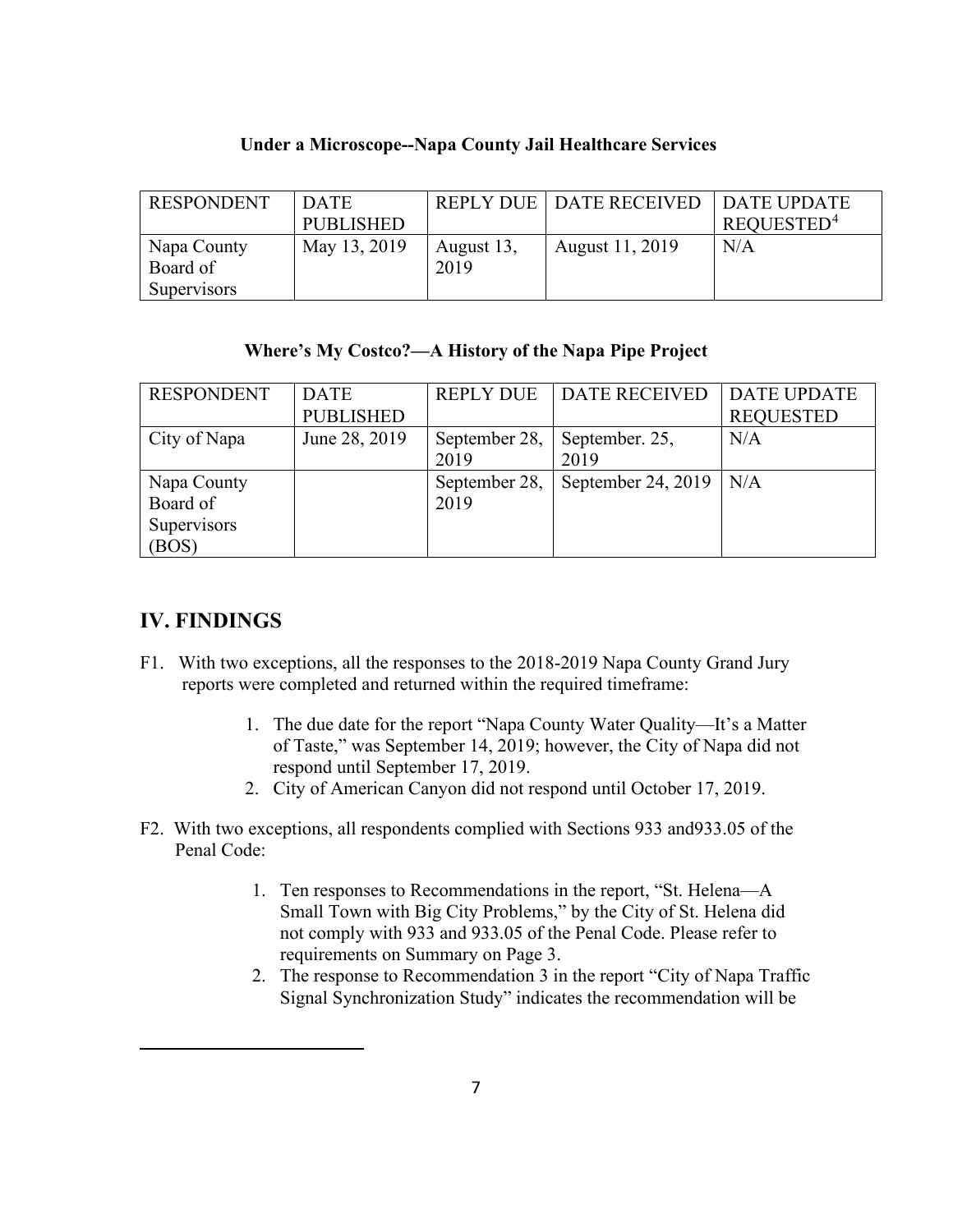implemented in the future but does not specify a date, as required by Penal Code Section 933.05 (b), Item 2.

## **V. REVIEW OF RESPONSES**

| The 2018-2019 Napa County<br><b>Grand Jury Found</b>                                                                                                                                                                                                               | Required/Invited<br>(Respondent                                                       | <b>Responses</b><br>For full responses go to<br>http://www.napacourt.com/grand-<br>jury/reports-response%202018-2019 |
|--------------------------------------------------------------------------------------------------------------------------------------------------------------------------------------------------------------------------------------------------------------------|---------------------------------------------------------------------------------------|----------------------------------------------------------------------------------------------------------------------|
| F1. The Transportation Operations<br>Center (TOC) is understaffed given<br>the recent vacancy of one full-time<br>senior engineering aide. This<br>position is not expected to be filled<br>for several months.                                                    | City Response*<br>*Refers only to<br>matters under<br>control of the City<br>of Napa. | The City of Napa agrees with this<br>finding.                                                                        |
| F2. A final purchasing decision on<br>an upgraded system has yet to be<br>finalized while one of the bidders is<br>re-visiting their proposal on pricing.                                                                                                          | <b>City Response</b>                                                                  | The City of Napa disagrees with<br>this finding.                                                                     |
| F3. The traffic signals at the on and<br>off ramps of Highway 29 and<br>Redwood Road/Trancas Avenue<br>(sic) are under the control of<br>Caltrans making it difficult for the<br>City of Napa to efficiently control<br>the traffic along the Trancas<br>corridor. | <b>City Response</b>                                                                  | The City of Napa agrees with this<br>finding.                                                                        |
| F4. The Department of Public<br>Works does not have a Master Plan<br>for the systemic repair, maintenance<br>and replacement of its traffic lights.                                                                                                                | <b>City Response</b>                                                                  | The City of Napa partially<br>disagrees with this finding.                                                           |

#### **City of Napa Traffic Signal Synchronization Study**

| The 2018-2019 Napa County<br><b>Grand Jury Recommendations</b>                                                             | Required/Invited<br>Respondent | <b>Responses</b><br>For full responses go to<br>http://www.napacourt.com/grand-<br>jury/reports-response%202018-2019 |
|----------------------------------------------------------------------------------------------------------------------------|--------------------------------|----------------------------------------------------------------------------------------------------------------------|
| R1. The Director of Public Works<br>fill the vacant Senior Engineering<br>Aide position at the TOC as soon as<br>possible. | <b>City Response</b>           | This recommendation has been<br>implemented.                                                                         |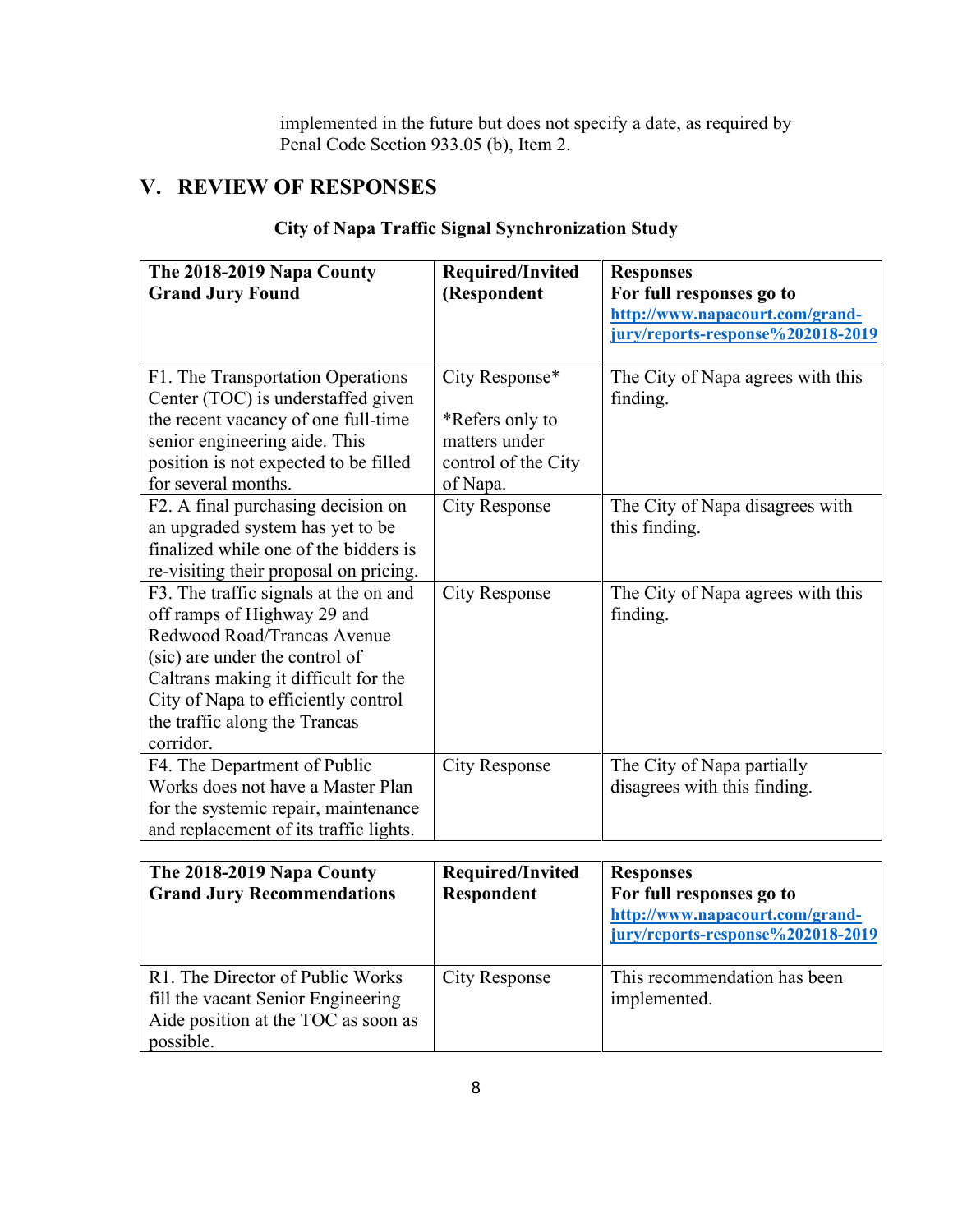| R2. When the 2019-2020 fiscal         | <b>City Response</b> | This recommendation has been          |
|---------------------------------------|----------------------|---------------------------------------|
| budget becomes effective on July 1,   |                      | implemented.                          |
| the Department of Public Works        |                      |                                       |
| finalize the selection of a traffic   |                      |                                       |
| management software package and       |                      |                                       |
| initiate the purchasing process for   |                      |                                       |
| the installation commencing by        |                      |                                       |
| January 1, 2020.                      |                      |                                       |
| R3. The City Council and PWD          | <b>City Response</b> | This recommendation has not been      |
| resume negotiations with Caltrans     |                      | implemented but will be               |
| for the release of control of the     |                      | implemented in the future. (See       |
| traffic signals located on Redwood    |                      | brief discussion in original report.) |
| Road/Trancas Street at the            |                      |                                       |
| intersection of Highway 29, by        |                      |                                       |
| March 31, 2020.                       |                      |                                       |
| R4. The Grand Jury recommends         | City Response        | This recommendation has not been      |
| that the PWD develop a                |                      | implemented but will be by            |
| comprehensive Master Plan for the     |                      | December 31, 2020.                    |
| systemic repair, maintenance and      |                      |                                       |
| replacement of the traffic signals in |                      |                                       |
| their jurisdiction by December 31,    |                      |                                       |
| 2020.                                 |                      |                                       |

## **Enforcing Short-Term Vacation Rental Codes in Napa Valley**

| The 2018-2019 Napa County<br><b>Grand Jury Found</b>                                                                                                                                                              | Required/Invited<br><b>Respondent</b>                            | <b>Responses</b><br>For full responses go to<br>http://www.napacourt.com/grand-<br>jury/reports-response%202018-2019 |
|-------------------------------------------------------------------------------------------------------------------------------------------------------------------------------------------------------------------|------------------------------------------------------------------|----------------------------------------------------------------------------------------------------------------------|
| F1. Neither the County of Napa<br>Code Compliance division nor the<br>City of Napa Code Enforcement<br>division have enough staff to<br>manage all the code compliance and<br>enforcement complaints they receive | <b>City Response</b>                                             | The City of Napa partially agrees<br>with this finding.                                                              |
| from the public in a timely fashion.                                                                                                                                                                              | Director Planning,<br>Building, and<br>Environmental<br>Services | The Director disagrees partially<br>with the finding as it pertains to the<br>County.                                |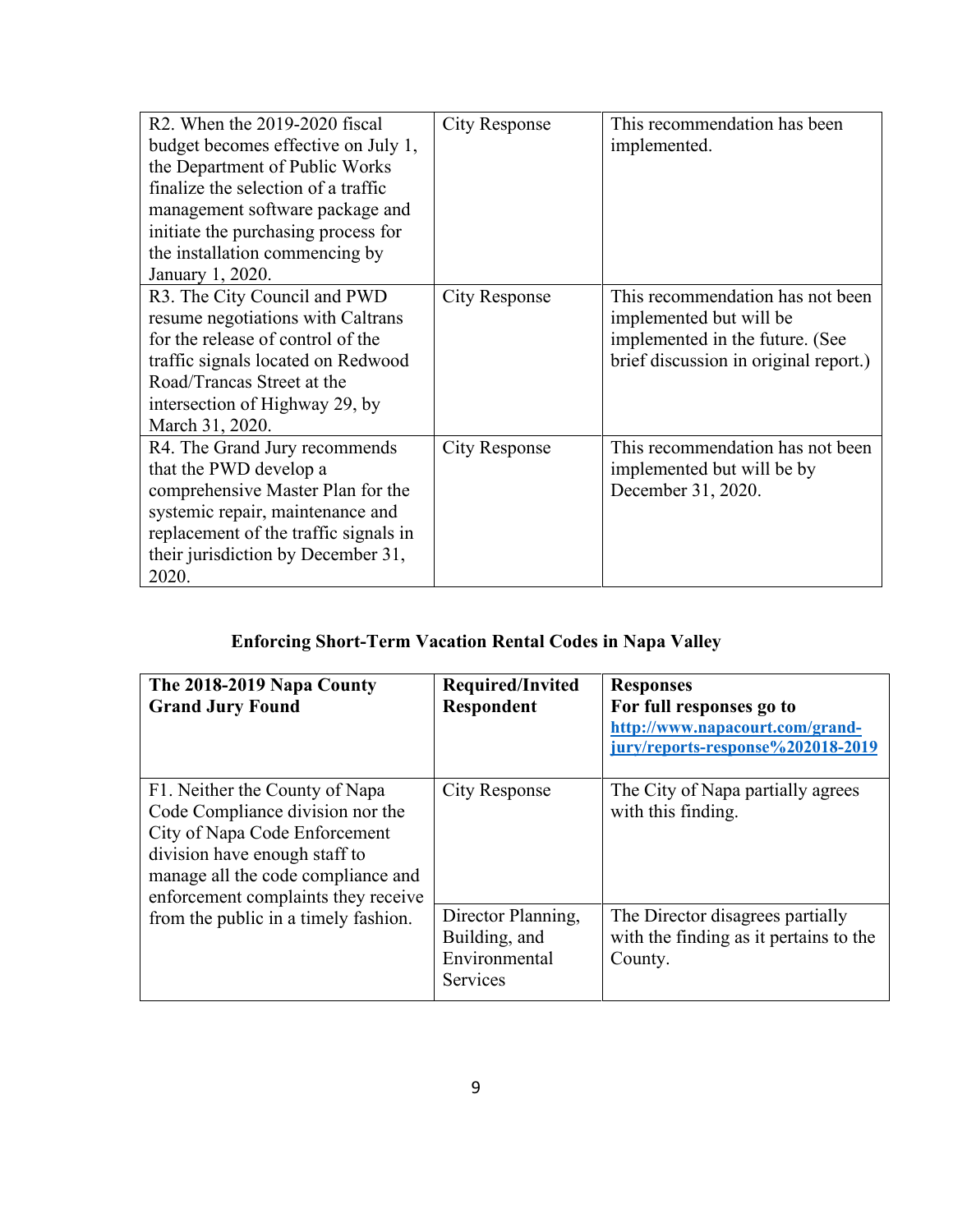|                                                                                                                                                                                                                                                                                                                                                                                                        | Board of<br>Supervisors (BOS)                                    | The BOS agrees with the Director.                                                     |
|--------------------------------------------------------------------------------------------------------------------------------------------------------------------------------------------------------------------------------------------------------------------------------------------------------------------------------------------------------------------------------------------------------|------------------------------------------------------------------|---------------------------------------------------------------------------------------|
| F2. Both the County and City of<br>Napa Municipal Code are outdated,<br>unwieldy, and in need of revision.<br>Officials recognize that the task is                                                                                                                                                                                                                                                     | <b>City Response</b>                                             | The City of Napa disagrees with<br>this finding.                                      |
| difficult with the current staff, and<br>violations cannot be completely<br>remedied. This leaves code<br>enforcement officers without<br>sufficient resources to enforce the                                                                                                                                                                                                                          | Director Planning,<br>Building, and<br>Environmental<br>Services | The Director disagrees partially<br>with the finding as it pertains to the<br>County. |
| County/City codes for the benefit<br>and protection of citizens.                                                                                                                                                                                                                                                                                                                                       | Board of<br>Supervisors (BOS)                                    | The BOS agrees with the Director.                                                     |
| F3. The County has an estimated<br>450 non-permitted STVRs within<br>the unincorporated areas of the<br>County. This not only deprives the<br>County of much-needed housing<br>stock for residents and workforce<br>but also denies revenue to hotels as<br>well as Transient Occupancy Taxes<br>to the County and its cities. The<br>number of non-permitted STVRs in<br>the City of Napa is unknown. | <b>City Response</b>                                             | The City of Napa agrees with this<br>finding.                                         |
|                                                                                                                                                                                                                                                                                                                                                                                                        | Director Planning,<br>Building, and<br>Environmental<br>Services | The Director agrees with this<br>finding.                                             |
|                                                                                                                                                                                                                                                                                                                                                                                                        | Board of<br>Supervisors (BOS)                                    | The BOS agrees with the Director.                                                     |
| F4. Both the County of Napa Code<br>Compliance officers as well as the<br>City of Napa Code Enforcement                                                                                                                                                                                                                                                                                                | <b>City Response</b>                                             | The City of Napa disagrees with<br>this finding                                       |
| Officers have restricted work<br>schedules that limit their ability to<br>monitor STRV violations during<br>peak evening and weekend hours<br>when many violations occur.                                                                                                                                                                                                                              | Director Planning,<br>Building,<br>Environmental<br>Services     | The Director disagrees partially<br>with the finding as it pertains to the<br>County. |
|                                                                                                                                                                                                                                                                                                                                                                                                        | Board of<br>Supervisors (BOS)                                    | The BOS agrees with the Director.                                                     |
| F5. STVR owners are aware of the<br>resource limitations faced by City<br>and County enforcement teams and                                                                                                                                                                                                                                                                                             | <b>City Response</b>                                             | The City of Napa partially agrees<br>with this finding.                               |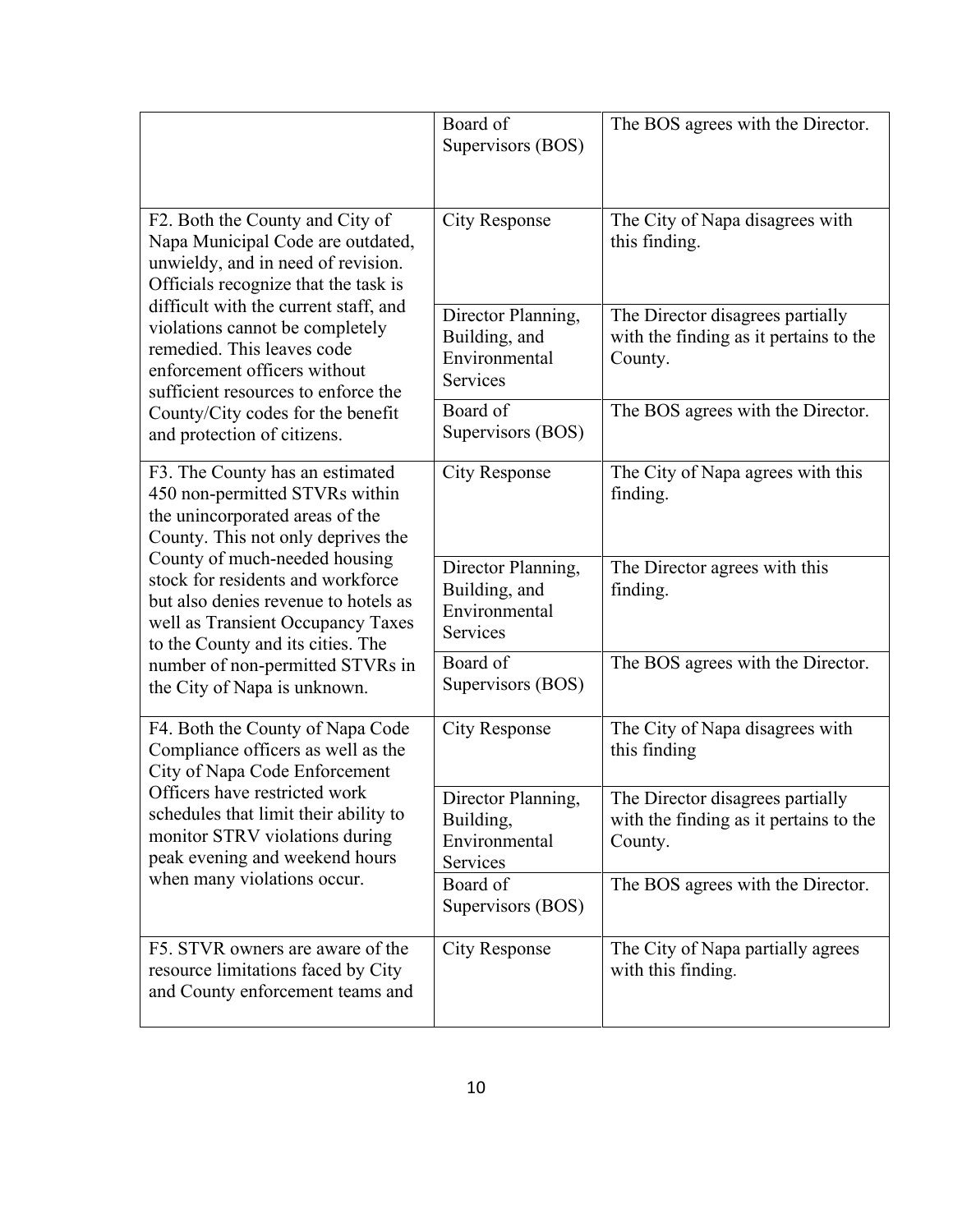| are thus adept at avoiding detection<br>and/or prosecution.                                                                             | Director Planning,<br>Building, and<br>Environmental<br><b>Services</b> | The Director disagrees partially<br>with the finding. |
|-----------------------------------------------------------------------------------------------------------------------------------------|-------------------------------------------------------------------------|-------------------------------------------------------|
|                                                                                                                                         | Board of<br>Supervisors (BOS)                                           | The BOS agrees with the Director.                     |
| F6. The County CC officer is a<br>potentially dangerous occupation.                                                                     | City Response                                                           | Not required.                                         |
| Officers are issued bullet proof<br>vests but are not supplied the<br>appropriate tools, such as pepper<br>spray, to defend themselves. | Director Planning,<br>Building, and<br>Environmental<br>Services        | Director disagrees partially with the<br>finding.     |
|                                                                                                                                         | Board of<br>Supervisors (BOS)                                           | The BOS agrees with the Director.                     |

| The 2018-2019 Napa County<br><b>Grand Jury Recommendations</b>                                                                                   | Required/Invited<br>Respondent                                   | <b>Responses</b><br>For full responses see<br>http://www.napacourt.com/grand-<br>jury/reports-response%202018-2019        |
|--------------------------------------------------------------------------------------------------------------------------------------------------|------------------------------------------------------------------|---------------------------------------------------------------------------------------------------------------------------|
| R1. Both the County of Napa<br>Compliance division and the City of<br>Napa Code Enforcement division                                             | <b>City Response</b>                                             | This recommendation will be<br>implemented.                                                                               |
| evaluate their staffing ratios versus<br>complaints received and cases<br>investigated. This should be<br>completed by December 31, 2019.        | Director Planning,<br>Building, and<br>Environmental<br>Services | The recommendation will not be<br>implemented by the County<br>because it is not warranted.                               |
|                                                                                                                                                  | Board of<br>Supervisors (BOS)                                    | The BOS agrees with the Director.                                                                                         |
| R2. Both the County of Napa and<br>the City of Napa complete a revision<br>to their respective codes by June 30,<br>2020. These revisions should | <b>City Response</b>                                             | This recommendation will not be<br>implemented regarding Vacation<br>Rental Ordinance, which is current<br>and effective. |
| remove outdated codes which are no<br>longer enforced as well as make it<br>easier for residents to find answers<br>to their most common code    | Director Planning,<br>Building, and<br>Environmental<br>Services | The recommendation will not be<br>implemented by the County<br>because it is not warranted.                               |
| questions.                                                                                                                                       | Board of<br>Supervisors (BOS)                                    | The BOS agrees with the Director.                                                                                         |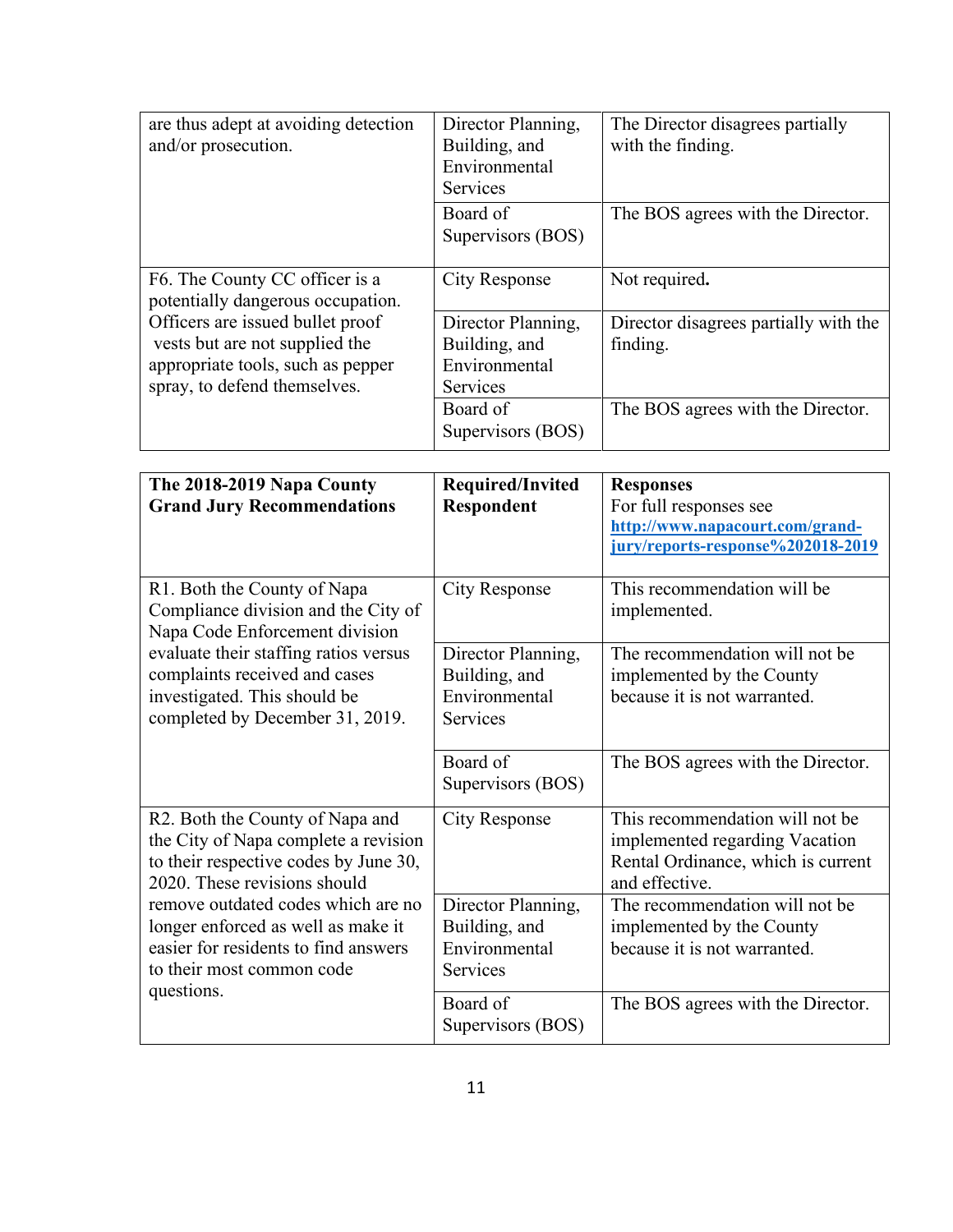| R3. When staff turnover allows,<br>both the City and County of Napa<br>consider an alternative workweek<br>for new CE officers hires that would<br>allow for evening and/or weekend<br>coverage. | <b>City Response</b>                                                       | This recommendation is currently<br>being implemented.                                       |
|--------------------------------------------------------------------------------------------------------------------------------------------------------------------------------------------------|----------------------------------------------------------------------------|----------------------------------------------------------------------------------------------|
|                                                                                                                                                                                                  | Director Planning,<br>Building, and<br>Environmental<br>Services           | The recommendation will not be<br>implemented by the County<br>because it is not reasonable. |
|                                                                                                                                                                                                  | Board of<br>Supervisors (BOS)                                              | The BOS agrees with the Director.                                                            |
| R4. The County explore ways to<br>reduce the number of non-permitted<br>STVRs in the unincorporated areas<br>of the county by June 30, 2020.                                                     | Director of<br>Planning, Building,<br>and Environmental<br>Services        | The recommendation requires<br>further analysis.                                             |
|                                                                                                                                                                                                  | Board of<br>Supervisors (BOS)                                              | The BOS agrees with the Director.                                                            |
| R5. The County authorize and train<br>CC officers to be armed with pepper<br>spray by June 30, 2020.                                                                                             | Director of<br>Planning, Building,<br>and Environmental<br><b>Services</b> | The recommendation has not yet<br>been implemented.                                          |
|                                                                                                                                                                                                  | Board of<br>Supervisors (BOS)                                              | The BOS agrees with the Director.                                                            |

| The 2018-2019 Napa County<br><b>Grand Jury Commendations:</b>                                                                                                                                                                                                            | Required/Invited<br><b>Respondent</b>                                                    | <b>Responses</b><br>For full responses go to<br>http://www.napacourt.com/grand-<br>jury/reports-response%202018-2019 |
|--------------------------------------------------------------------------------------------------------------------------------------------------------------------------------------------------------------------------------------------------------------------------|------------------------------------------------------------------------------------------|----------------------------------------------------------------------------------------------------------------------|
| The Napa Valley Register has<br>recently reported that the City and<br>County CC/CE teams have taken<br>legal action against several non-<br>permitted STVRs and the Grand<br>Jury strongly support those actions<br>and the accompanying public show<br>of enforcement. | City Response<br>Director Planning,<br>Building, and<br>Environmental<br><b>Services</b> | N/A                                                                                                                  |
|                                                                                                                                                                                                                                                                          | Board of<br>Supervisors (BOS)                                                            | The BOS appreciates the Grand<br>Jury commending enforcement<br>staff's efforts.                                     |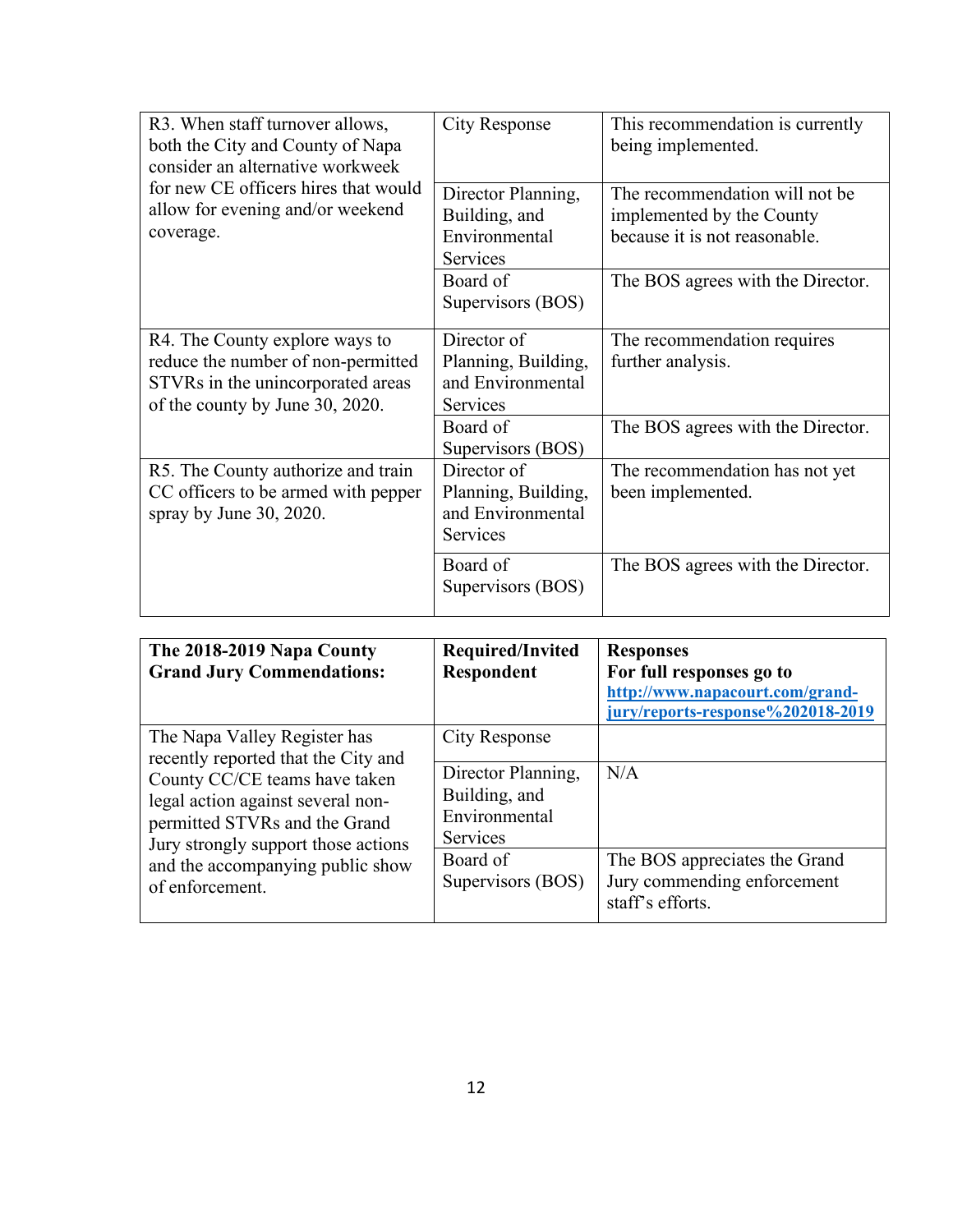| The 2018-2019 Napa County<br><b>Grand Jury Found;</b>                                                                                                                                                                                                                                       | <b>Required/Invited</b><br><b>Respondent</b> | <b>Responses</b><br>For full responses go to                                                                         |
|---------------------------------------------------------------------------------------------------------------------------------------------------------------------------------------------------------------------------------------------------------------------------------------------|----------------------------------------------|----------------------------------------------------------------------------------------------------------------------|
|                                                                                                                                                                                                                                                                                             |                                              | http://www.napacourt.com/grand-<br>jury/reports-response%202018-2019                                                 |
| F1. The Napa County Juvenile Hall<br>staff works collaboratively and<br>cohesively with the mental health<br>counselors and the medical staff<br>from Wellpath to provide adequate<br>mental health services to all<br>juveniles who are in custody.                                        | Board of<br>Supervisors                      | The respondent agrees with the<br>finding.                                                                           |
| F2. The Napa County Office of<br><b>Education's Crossroads School</b><br>provides juveniles with a pathway to<br>continue their education toward<br>earning a high school diploma.                                                                                                          | Board of<br>Supervisors                      | The respondent agrees with the<br>finding.                                                                           |
| The 2018-2019 Napa County Grand<br><b>Jury Commendations;</b>                                                                                                                                                                                                                               | <b>Required/Invited</b><br><b>Respondent</b> | <b>Responses</b><br>For full responses go to<br>http://www.napacourt.com/grand-<br>jury/reports-response%202018-2019 |
| C1. The Grand Jury commends<br>the Napa County Juvenile Hall<br>staff, the mental health<br>counselors, and the medical staff<br>from Wellpath for their dedication<br>and professionalism in providing<br>mental health services to all<br>juveniles who are in need of these<br>services. | N/A                                          | N/A                                                                                                                  |
| C2. The Grand Jury commends the<br>Napa County Office of Education and<br>their supporting staff at Crossroads<br>School for their commitment to offer a<br>pathway to High School graduation.                                                                                              | N/A                                          | N/A                                                                                                                  |

## **Mental Health Services in the Napa County Juvenile Hall**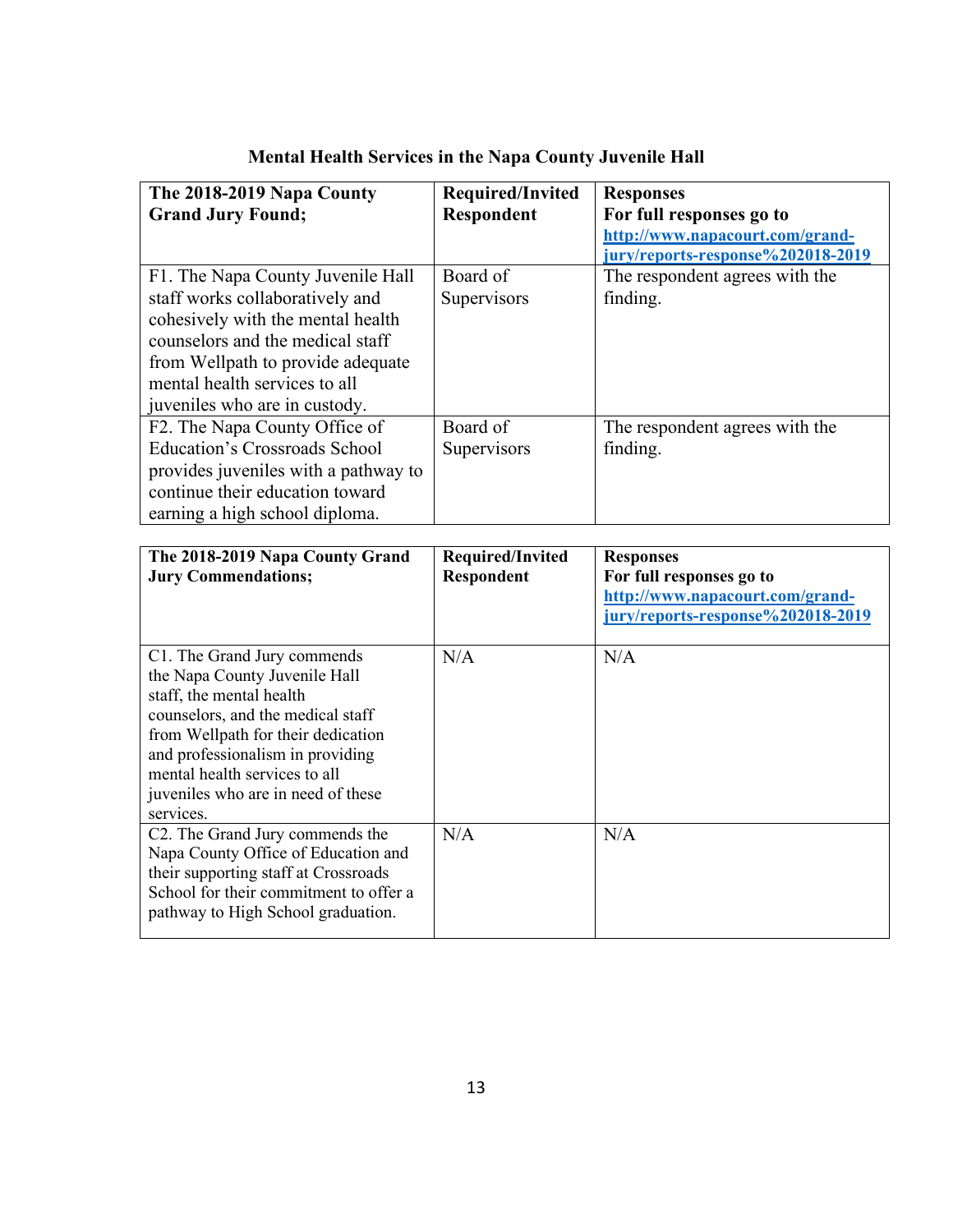| The 2018-2019 Napa County<br><b>Grand Jury Found</b>                                                                                                                                                                                   | Required/Invited<br>Respondent | <b>Responses</b><br>For full responses go to<br>http://www.napacourt.com/grand-<br>jury/reports-response%202018-<br>2019 |
|----------------------------------------------------------------------------------------------------------------------------------------------------------------------------------------------------------------------------------------|--------------------------------|--------------------------------------------------------------------------------------------------------------------------|
| F1. Drinking water supplied by all<br>Napa County municipalities meets all                                                                                                                                                             | City of Napa                   | The respondent agrees.                                                                                                   |
| <b>USEPA and State Water Resources</b><br>Control Board standards and is safe<br>to drink.                                                                                                                                             | City of American<br>Canyon     | The respondent agrees.                                                                                                   |
|                                                                                                                                                                                                                                        | City of St. Helena             | The respondent agrees.                                                                                                   |
|                                                                                                                                                                                                                                        | City of Calistoga              | The respondent agrees.                                                                                                   |
|                                                                                                                                                                                                                                        | Town of<br>Yountville          | The respondent agrees.                                                                                                   |
| F2. Drinking water supplied by each<br>municipality is acknowledged by all                                                                                                                                                             | City of Napa                   | The respondent partially disagrees.                                                                                      |
| Napa County Public Works officials<br>to have, from time to time,<br>predictable Taste and Odor (T&O)<br>and color issues which, while not<br>unsafe, the water-consuming public<br>may find objectionable and a cause<br>for concern. | City of American<br>Canyon     | The respondent partially disagrees.                                                                                      |
|                                                                                                                                                                                                                                        | City of St. Helena             | The respondent partially disagrees.                                                                                      |
|                                                                                                                                                                                                                                        | City of Calistoga              | The respondent partially disagrees.                                                                                      |
|                                                                                                                                                                                                                                        | Town of<br>Yountville          | The respondent partially disagrees.                                                                                      |
| F3. Communication of water quality                                                                                                                                                                                                     | City of Napa                   | The respondent partially disagrees.                                                                                      |
| testing and T&O and color issues to<br>the public by all Napa County Public<br>Works municipalities is inconsistent<br>and, at times, inadequate.                                                                                      | City of American<br>Canyon     | The respondent disagrees.                                                                                                |
|                                                                                                                                                                                                                                        | City of St. Helena             | The respondent disagrees.                                                                                                |
|                                                                                                                                                                                                                                        | City of Calistoga              | The respondent disagrees.                                                                                                |
|                                                                                                                                                                                                                                        | Town of<br>Yountville          | The respondent disagrees.                                                                                                |

**Napa County Water Quality: It's a Matter of Taste**.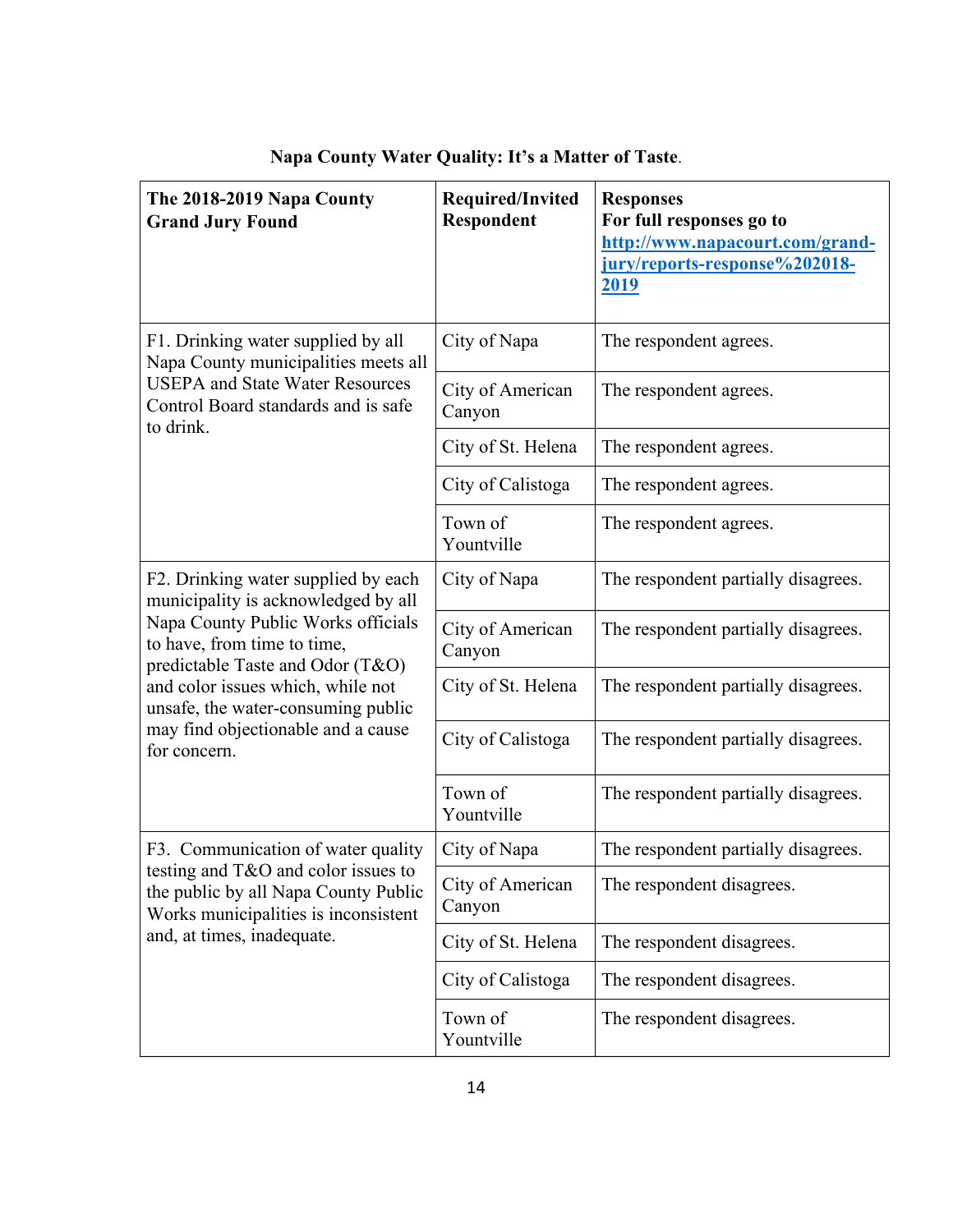| F4. Napa County Public Works<br>officials are aware of existing T&O<br>and color issues and a number of<br>municipalities are assessing and                                                                  | City of Napa               | The respondent agrees.              |
|--------------------------------------------------------------------------------------------------------------------------------------------------------------------------------------------------------------|----------------------------|-------------------------------------|
|                                                                                                                                                                                                              | City of American<br>Canyon | The respondent partially agrees.    |
| testing various treatment options for<br>improvement, including long-term<br>capital improvements.                                                                                                           | City of St. Helena         | The respondent partially disagrees. |
|                                                                                                                                                                                                              | City of Calistoga          | The respondent agrees.              |
|                                                                                                                                                                                                              | Town of<br>Yountville      | The respondent partially disagrees. |
| F5. Public Works officials<br>countywide treat T&O and color                                                                                                                                                 | City of Napa               | The respondent disagrees.           |
| issues as less important than Federal<br>and State regulated contaminant<br>standards, thereby minimizing T&O                                                                                                | City of American<br>Canyon | The respondent disagrees.           |
| and color concerns in their water<br>treatment standards and reporting.                                                                                                                                      | City of St. Helena         | The respondent disagrees.           |
|                                                                                                                                                                                                              | City of Calistoga          | The respondent disagrees.           |
|                                                                                                                                                                                                              | Town of<br>Yountville      | The respondent disagrees.           |
| F6. All municipalities lack formal<br>written procedures for the handling<br>of water quality complaints.                                                                                                    | City of Napa               | The respondent disagrees.           |
|                                                                                                                                                                                                              | City of American<br>Canyon | The respondent partially disagrees. |
|                                                                                                                                                                                                              | City of St. Helena         | The respondent partially disagrees. |
|                                                                                                                                                                                                              | City of Calistoga          | The respondent agrees.              |
|                                                                                                                                                                                                              | Town of<br>Yountville      | The respondent partially disagrees. |
| F7. There are large disparities in<br>household drinking water and<br>wastewater rates between<br>municipalities, with smaller, up-<br>valley cities in Napa County paying<br>much higher costs for the same | City of Napa               | The respondent agrees.              |
|                                                                                                                                                                                                              | City of American<br>Canyon | The respondent agrees.              |
|                                                                                                                                                                                                              | City of St. Helena         | The respondent agrees.              |
|                                                                                                                                                                                                              | City of Calistoga          | The respondent agrees.              |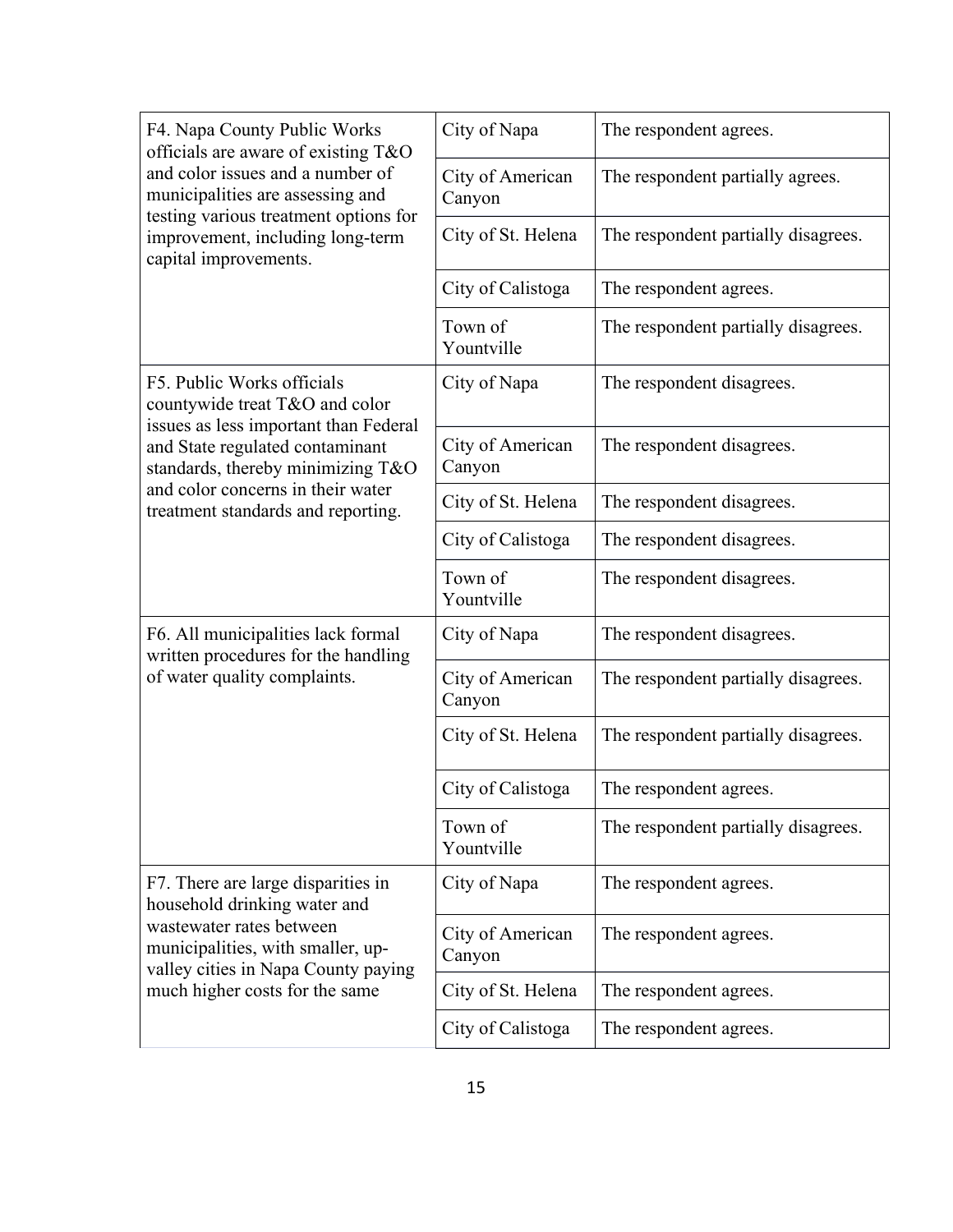| amount of residential drinking water<br>and wastewater.                                                                                                                                                                                                                                                                                                    | Town of<br>Yountville      | The respondent agrees.              |
|------------------------------------------------------------------------------------------------------------------------------------------------------------------------------------------------------------------------------------------------------------------------------------------------------------------------------------------------------------|----------------------------|-------------------------------------|
| F8. Residents of mobile home parks,<br>gated communities and apartment<br>buildings do not always receive<br>communication about water quality<br>or taste and odor issues—rather the<br>owner/operator/manager of the site<br>receives required water notifications<br>and is not required to pass the<br>notification on to the individual<br>residents. | City of Napa               | The respondent agrees.              |
|                                                                                                                                                                                                                                                                                                                                                            | City of American<br>Canyon | The respondent does not agree.      |
|                                                                                                                                                                                                                                                                                                                                                            | City of St. Helena         | The respondent partially disagrees. |
|                                                                                                                                                                                                                                                                                                                                                            | City of Calistoga          | The respondent agrees.              |
|                                                                                                                                                                                                                                                                                                                                                            | Town of<br>Yountville      | The respondent partially disagrees. |

| The 2018-2019 Napa County<br><b>Grand Jury Recommendations</b>                                                                                                                                                                                                                                                                                                                                                                                                                                          | Required/Invited<br>Respondent | <b>Responses</b><br>For full responses go to<br>http://www.napacourt.com/grand-<br>jury/reports-response%202018-<br><u>2019</u> |
|---------------------------------------------------------------------------------------------------------------------------------------------------------------------------------------------------------------------------------------------------------------------------------------------------------------------------------------------------------------------------------------------------------------------------------------------------------------------------------------------------------|--------------------------------|---------------------------------------------------------------------------------------------------------------------------------|
| R1. Each Napa County<br>municipality's Department of Public<br>Works explain on its City and/or<br>Department of Public Works<br>website, in water invoices, via social<br>media and other local media, what<br>on-going water quality tests are<br>taken, where and when they are<br>taken and what is required if the<br>results do not meet USEPA and State<br>standards. Each of Napa County's<br>five Department of Public Works<br>should implement these actions no<br>later than June 30, 2020. | City of Napa                   | The recommendation has been<br>implemented in part, but will be<br>implemented by June 30, 2020.                                |
|                                                                                                                                                                                                                                                                                                                                                                                                                                                                                                         | City of American<br>Canyon     | The recommendation has been<br>implemented.                                                                                     |
|                                                                                                                                                                                                                                                                                                                                                                                                                                                                                                         | City of St. Helena             | This recommendation has been<br>implemented.                                                                                    |
|                                                                                                                                                                                                                                                                                                                                                                                                                                                                                                         | City of Calistoga              | This recommendation has been<br>implemented.                                                                                    |
|                                                                                                                                                                                                                                                                                                                                                                                                                                                                                                         | Town of<br>Yountville          | The recommendation has been<br>implemented.                                                                                     |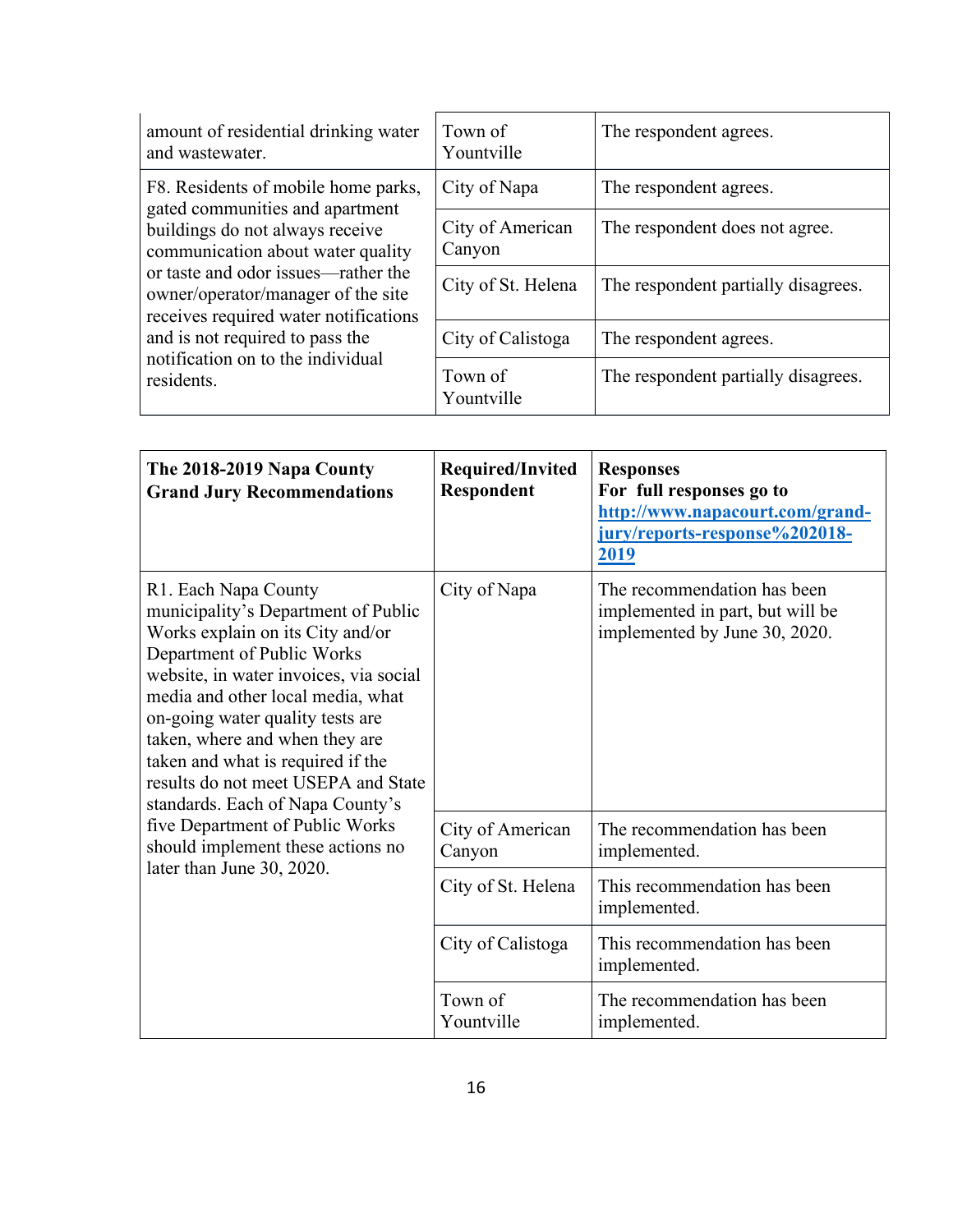| R2. Each Napa County<br>municipality's Department of Public<br>Works advise citizens of known and<br>anticipated T&O and color issues by<br>notices on its Department of Public                                                                                                                                                                                                                                             | City of Napa               | The recommendation has been<br>implemented.                                                                                                                                                                                                                                                         |
|-----------------------------------------------------------------------------------------------------------------------------------------------------------------------------------------------------------------------------------------------------------------------------------------------------------------------------------------------------------------------------------------------------------------------------|----------------------------|-----------------------------------------------------------------------------------------------------------------------------------------------------------------------------------------------------------------------------------------------------------------------------------------------------|
|                                                                                                                                                                                                                                                                                                                                                                                                                             | City of American<br>Canyon | The recommendation has been<br>implemented.                                                                                                                                                                                                                                                         |
| Works website and within social<br>media and news media. Each of<br>Napa County's five Departments of                                                                                                                                                                                                                                                                                                                       | City of St. Helena         | This recommendation has been<br>implemented.                                                                                                                                                                                                                                                        |
| Public Works should implement<br>these actions no later than June 30,                                                                                                                                                                                                                                                                                                                                                       | City of Calistoga          | This recommendation has been<br>implemented.                                                                                                                                                                                                                                                        |
| 2020.                                                                                                                                                                                                                                                                                                                                                                                                                       | Town of<br>Yountville      | The recommendation has been<br>implemented.                                                                                                                                                                                                                                                         |
| R3. Each Napa County<br>municipality's Department of Public<br>Works identify, evaluate, and<br>estimate water treatment process<br>improvements and long-term capital<br>improvement programs that could<br>mitigate T&O and color issues in<br>their respective water treatment<br>operations. Each of Napa County's<br>five Department of Public Works<br>should implement these actions no<br>later than June 30, 2020. | City of Napa               | The recommendation has not been<br>implemented but will be in the future<br>in the timeframe described in the full<br>response.                                                                                                                                                                     |
|                                                                                                                                                                                                                                                                                                                                                                                                                             | City of American<br>Canyon | The City partially agrees and will<br>evaluate improvements as part of its<br>planned Water Treatment Plant<br>Master Plan effort scheduled to take<br>place in FY19/20 and FY20/21. It<br>will not be implemented until the<br>LAFCO Municipal Service Review<br>process and report are completed. |
|                                                                                                                                                                                                                                                                                                                                                                                                                             | City of St. Helena         | This recommendation has been<br>implemented.                                                                                                                                                                                                                                                        |
|                                                                                                                                                                                                                                                                                                                                                                                                                             | City of Calistoga          | This recommendation has not been<br>implemented but will be evaluated<br>and considered in the future.                                                                                                                                                                                              |
|                                                                                                                                                                                                                                                                                                                                                                                                                             | Town of<br>Yountville      | The recommendation will not be<br>implemented.                                                                                                                                                                                                                                                      |
| R4. Each Napa County's<br>municipality's Department of Public<br>Works publish T&O and color<br>quality measures and results as part<br>of their Annual Consumer<br>Confidence Water Quality Report<br>provided to the citizens. Each of                                                                                                                                                                                    | City of Napa               | The recommendation has been<br>implemented.                                                                                                                                                                                                                                                         |
|                                                                                                                                                                                                                                                                                                                                                                                                                             | City of American<br>Canyon | This recommendation has not yet<br>been implemented but will be in the<br>future by June 30, 2020.                                                                                                                                                                                                  |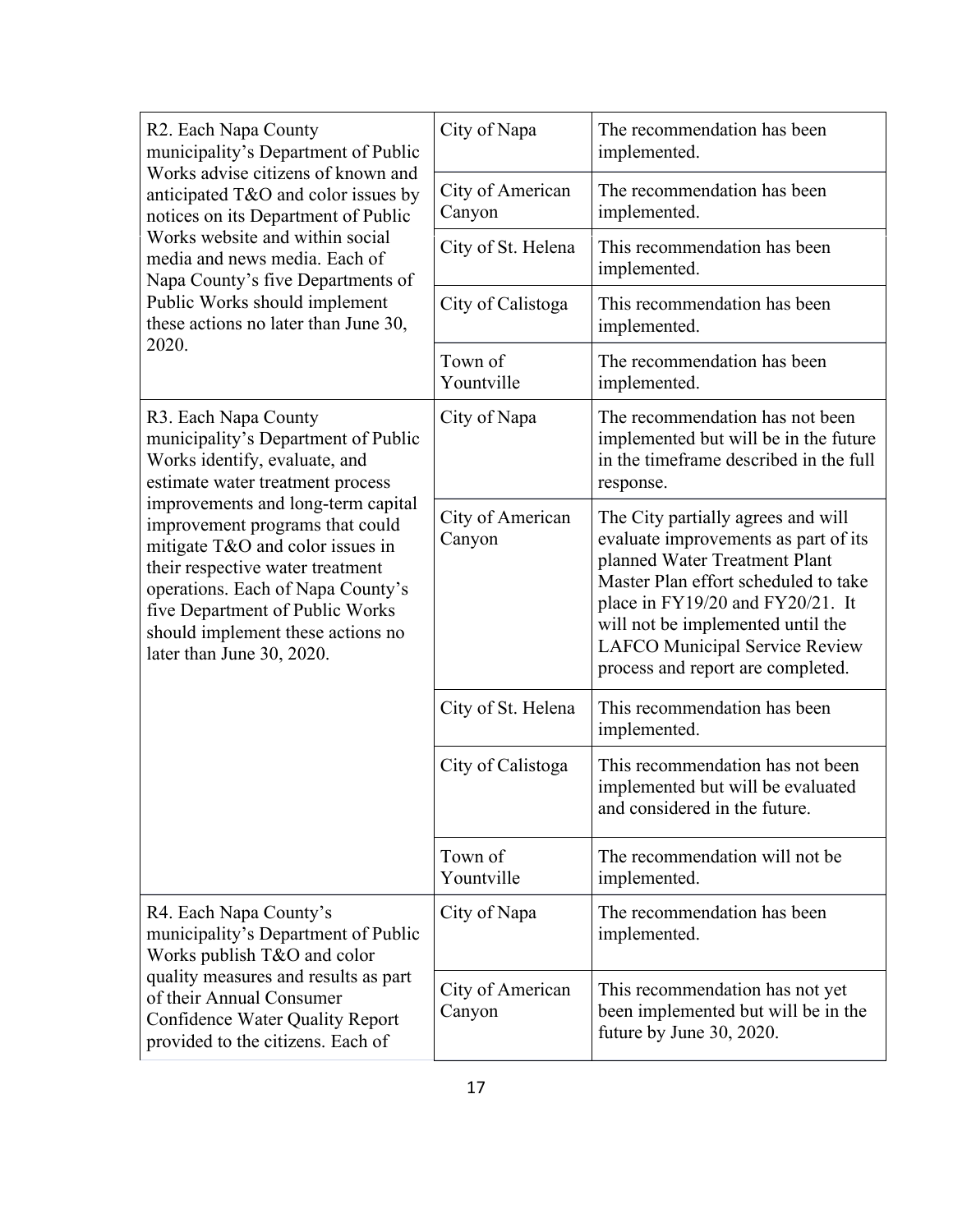| Napa County's Department of Public<br>Works should implement this action<br>in the 2019 Report published by June<br>30, 2020.                                                            | City of St. Helena         | This recommendation has not been<br>implemented but will be<br>implemented in the future by June<br>30, 2020.                                                                                                                    |
|------------------------------------------------------------------------------------------------------------------------------------------------------------------------------------------|----------------------------|----------------------------------------------------------------------------------------------------------------------------------------------------------------------------------------------------------------------------------|
|                                                                                                                                                                                          | City of Calistoga          | This recommendation has been<br>partially implemented.                                                                                                                                                                           |
|                                                                                                                                                                                          | Town of<br>Yountville      | The recommendation has not been<br>implemented but will be in the future<br>by June 30, 2020.                                                                                                                                    |
| R5. Each Napa County<br>municipality's Department of Public<br>Works establish a formal written<br>complaint policy identifying how<br>complaints should be received,                    | City of Napa               | With respect to establishing a formal<br>written policy, this recommendation<br>has not been implemented but will be<br>by June 30, 2020.                                                                                        |
| processed, tracked, responded to, and<br>reported, including a written<br>complaint resolution notice to be<br>issued for every complaint. Each of<br>Napa County's Department of Public |                            | With respect to a written complaint<br>notice to be issued for every<br>complaint, this recommendation will<br>not be implemented because it is not<br>warranted.                                                                |
| Works should implement these<br>actions no later than June 30, 2020.                                                                                                                     | City of American<br>Canyon | The recommendation has been<br>partially implemented and full<br>implementation is expected by June<br>30, 2020                                                                                                                  |
|                                                                                                                                                                                          | City of St. Helena         | The recommendation has been<br>partially implemented and full<br>implementation is expected by June<br>30, 2020.                                                                                                                 |
|                                                                                                                                                                                          | City of Calistoga          | With respect to establishing a formal<br>written policy, this recommendation<br>has not been implemented but will be<br>by June 30, 20.                                                                                          |
|                                                                                                                                                                                          |                            | With respect to a written complaint<br>notice to be issued for every<br>complaint, the recommendation<br>mostly been implemented. The<br>written complaints will be reported<br>as required by the State Water<br>Control Board. |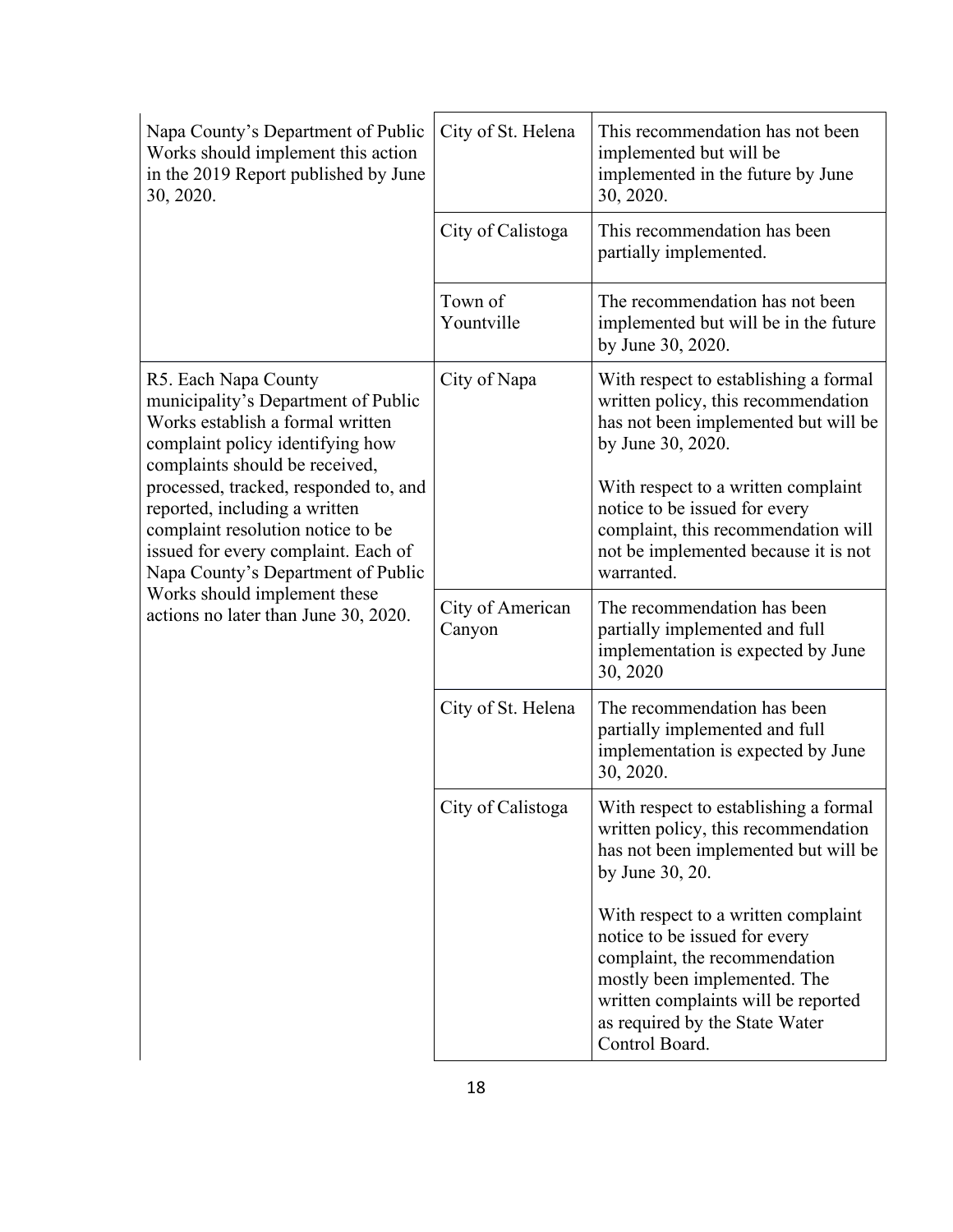|                                                                                                                                                                                                                                                                                                                                                                                                                                     | Town of<br>Yountville      | This recommendation has been<br>partially implemented and full<br>implemented is expected by June 30,<br>2020.                                                                                                                                                                                   |
|-------------------------------------------------------------------------------------------------------------------------------------------------------------------------------------------------------------------------------------------------------------------------------------------------------------------------------------------------------------------------------------------------------------------------------------|----------------------------|--------------------------------------------------------------------------------------------------------------------------------------------------------------------------------------------------------------------------------------------------------------------------------------------------|
| R6. Each Napa County<br>municipality's Department of Public<br>Works establish a formal written<br>communication policy identifying<br>how to better communicate to and<br>interact with customers in mobile<br>home parks, gated communities, and<br>apartment residents that are beyond<br>the water meter. Each of Napa<br>County's Department of Public<br>Works should implement these<br>actions no later than June 30, 2020. | City of Napa               | This recommendation has been<br>implemented, in part. Additional<br>portions of this recommendation will<br>not be implemented because it is not<br>reasonable for the City to attempt to<br>directly communicate with end users<br>of City water services that are not the<br>City's customers. |
|                                                                                                                                                                                                                                                                                                                                                                                                                                     | City of American<br>Canyon | This recommendation has been<br>partially implemented and full<br>implementation is expected by June<br>30, 2020.                                                                                                                                                                                |
|                                                                                                                                                                                                                                                                                                                                                                                                                                     | City of St. Helena         | The recommendation has been<br>partially implemented and full<br>implementation is expected by June<br>30, 2020.                                                                                                                                                                                 |
|                                                                                                                                                                                                                                                                                                                                                                                                                                     | City of Calistoga          | This recommendation will not be<br>implemented.                                                                                                                                                                                                                                                  |
|                                                                                                                                                                                                                                                                                                                                                                                                                                     | Town of<br>Yountville      | This recommendation has been<br>partially implemented and full<br>implementation is expected by June<br>30, 2020.                                                                                                                                                                                |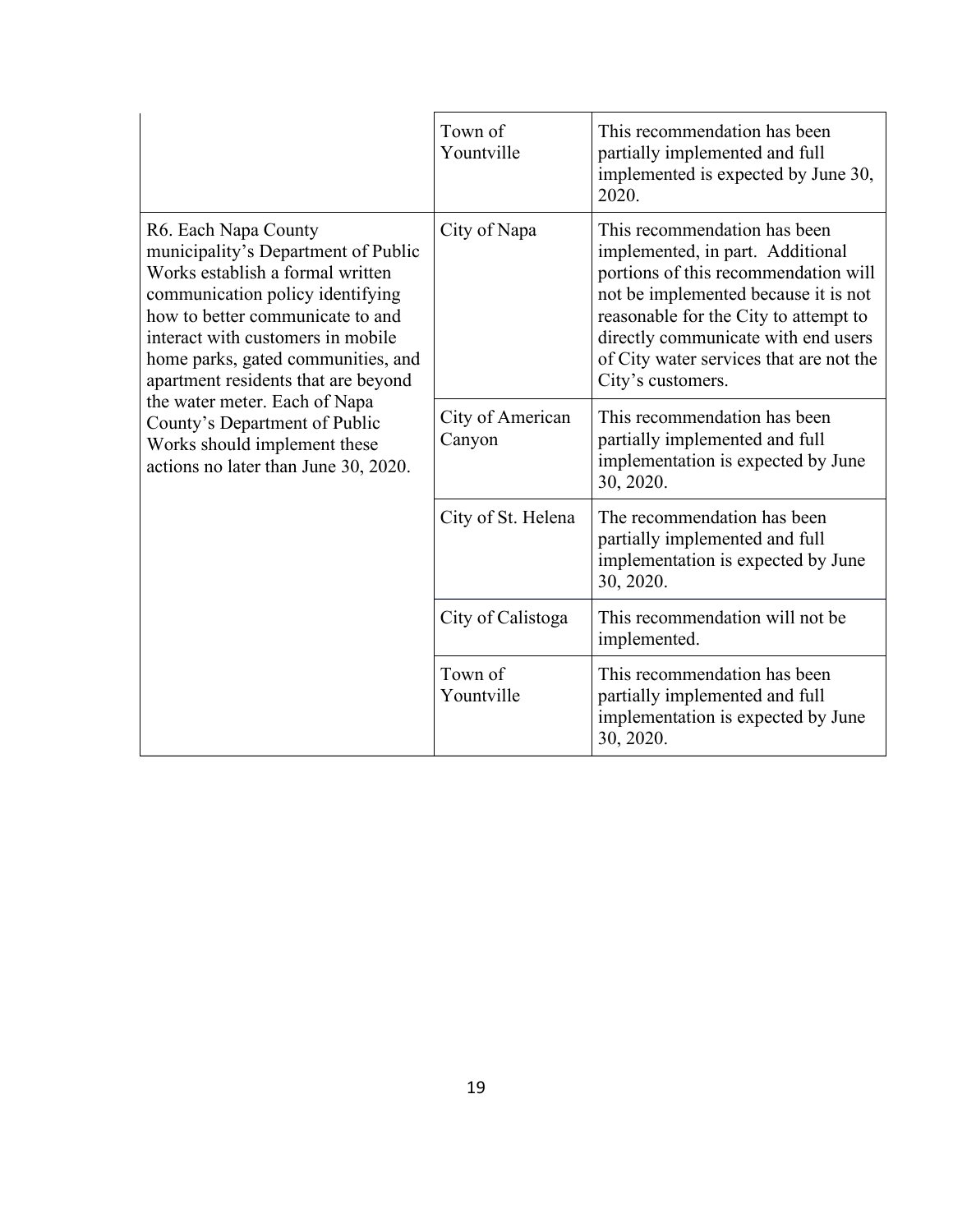| R7. The LAFCO Municipal Service<br>Review of drinking water and<br>wastewater countywide resources<br>recommendations are due in<br>February 2020. Each Napa County<br>municipality's senior municipal<br>elected officials should review,<br>evaluate, respond to, and where<br>appropriate, incorporate the LAFCO<br>MSR recommendations into each<br>Napa County municipality's<br>operating and long-range plans.<br>Each of Napa County's senior<br>elected municipal officials should<br>implement these actions by no later<br>than June 30, 2020. | City of Napa               | The recommendation has not yet<br>been implemented but will be once<br>the LAFCO Municipal Service<br>Review has been finalized.                                                                                                                                                                                                                                                                                                                                                                                                                                                  |
|-----------------------------------------------------------------------------------------------------------------------------------------------------------------------------------------------------------------------------------------------------------------------------------------------------------------------------------------------------------------------------------------------------------------------------------------------------------------------------------------------------------------------------------------------------------|----------------------------|-----------------------------------------------------------------------------------------------------------------------------------------------------------------------------------------------------------------------------------------------------------------------------------------------------------------------------------------------------------------------------------------------------------------------------------------------------------------------------------------------------------------------------------------------------------------------------------|
|                                                                                                                                                                                                                                                                                                                                                                                                                                                                                                                                                           | City of American<br>Canyon | The recommendation requires further<br>analysis of a discretionary action of<br>LAFCO when the report is finally<br>released. As with other<br>recommendations and reports from<br>LAFCO, the City is committed to a<br>thorough review and analysis of this<br>report once it is published. However,<br>before the City can commit to<br>implement a course of yet unknown<br>recommendations, it would be<br>appropriate for the City to review,<br>evaluate, and fully understand the<br>scope and implications of the<br>recommendations contained in the<br><b>LAFCO MSR</b> |
|                                                                                                                                                                                                                                                                                                                                                                                                                                                                                                                                                           | City of St. Helena         | The recommendation requires further<br>analysis as the referenced report has<br>yet to be completed.                                                                                                                                                                                                                                                                                                                                                                                                                                                                              |
|                                                                                                                                                                                                                                                                                                                                                                                                                                                                                                                                                           | City of Calistoga          | This recommendation has not yet<br>been implemented but will be once<br>the LAFCO Service Review has been<br>finalized.                                                                                                                                                                                                                                                                                                                                                                                                                                                           |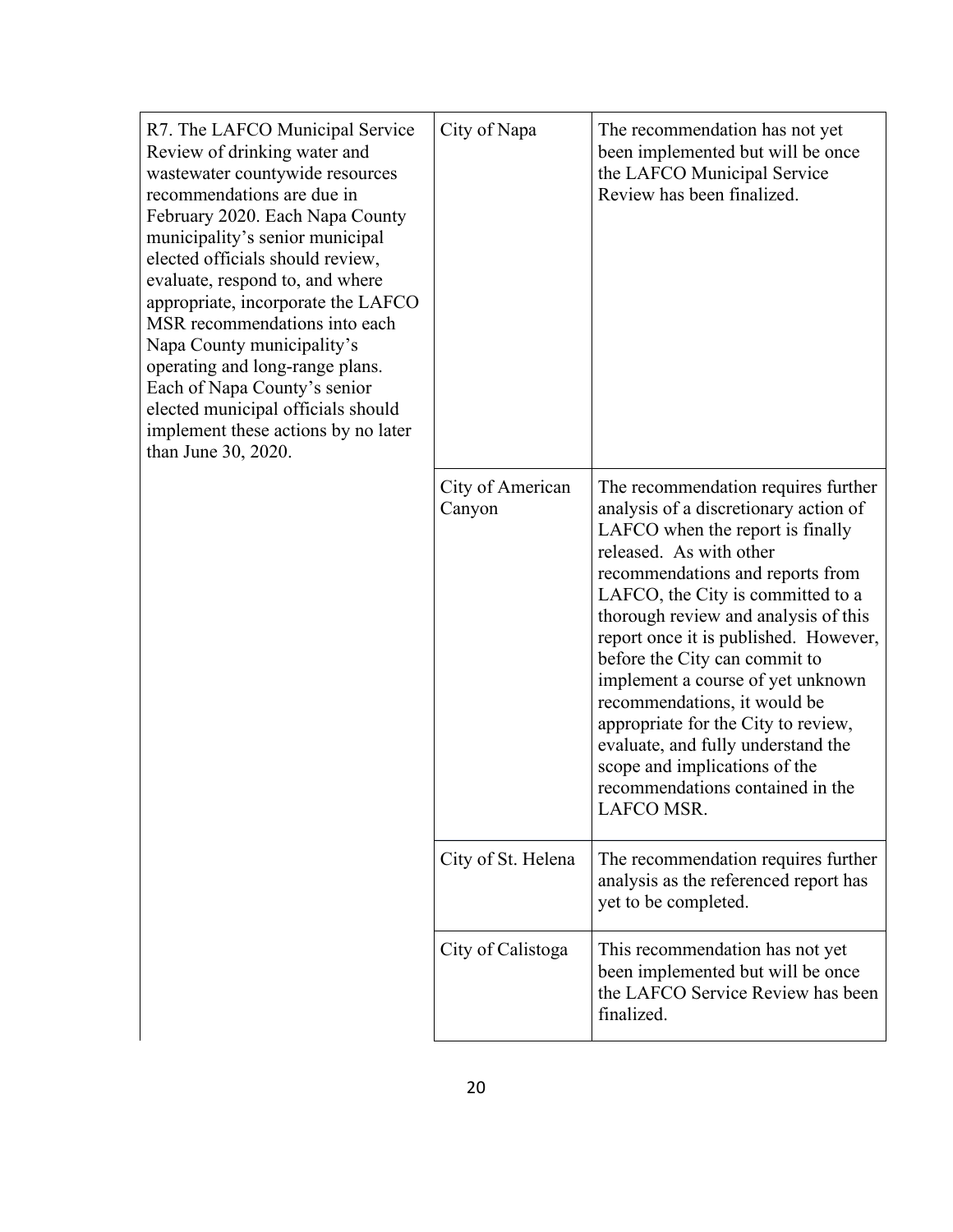| Town of<br>Yountville | The recommendation requires further<br>analysis as the referenced report has<br>yet to be completed.                                                                                                                                                                                                                                     |
|-----------------------|------------------------------------------------------------------------------------------------------------------------------------------------------------------------------------------------------------------------------------------------------------------------------------------------------------------------------------------|
| <b>LAFCO</b>          | The respondent agrees with the<br>recommendation. The LAFCO MSR<br>is scheduled to be completed in<br>February 2020. Any<br>recommendations contained in the<br>MSR will be more likely to be acted<br>upon if they are reviewed, evaluated<br>and responded to by each Napa<br>County municipality as<br>recommended by the Grand Jury. |

## **St. Helena: A Small Town with Big City Problems**

| The 2018-19 Grand Jury Found:         | Required/         | <b>Responses</b>                   |
|---------------------------------------|-------------------|------------------------------------|
|                                       | <b>Invited</b>    | For full responses go to           |
|                                       | <b>Respondent</b> | http://www.napacourt.com/grand-    |
|                                       |                   | jury/reports-response%202018-2019  |
| F1: The City's financial forecasting  | City of St.       | The respondent disagrees with this |
| is not performed by an actuary        | Helena            | finding.                           |
| thereby leaving the results suspect.  |                   |                                    |
| It is not reasonably possible to do a |                   |                                    |
| five-year financial planning without  |                   |                                    |
| accurate revenue and expense data     |                   |                                    |
| and forecasts.                        |                   |                                    |
| F2: The City's capital improvement    | City of St.       | The respondent disagrees with this |
| plan does not list amounts to be      | Helena            | finding.                           |
| expended for the Water and            |                   |                                    |
| Wastewater Enterprise projects        |                   |                                    |
| mandated by federal, state, and local |                   |                                    |
| authorities. The upper York Creek     |                   |                                    |
| Dam, Bell Canyon Reservoir and        |                   |                                    |
| Wastewater projects have been on      |                   |                                    |
| the CIP docket for many years,        |                   |                                    |
| without beginning construction or     |                   |                                    |
| making other material forward         |                   |                                    |
| progress toward their completion.     |                   |                                    |
| F3: The various projects facing the   | City of St.       | The respondent disagrees           |
| City place tremendous time and        | Helena            | with this finding.                 |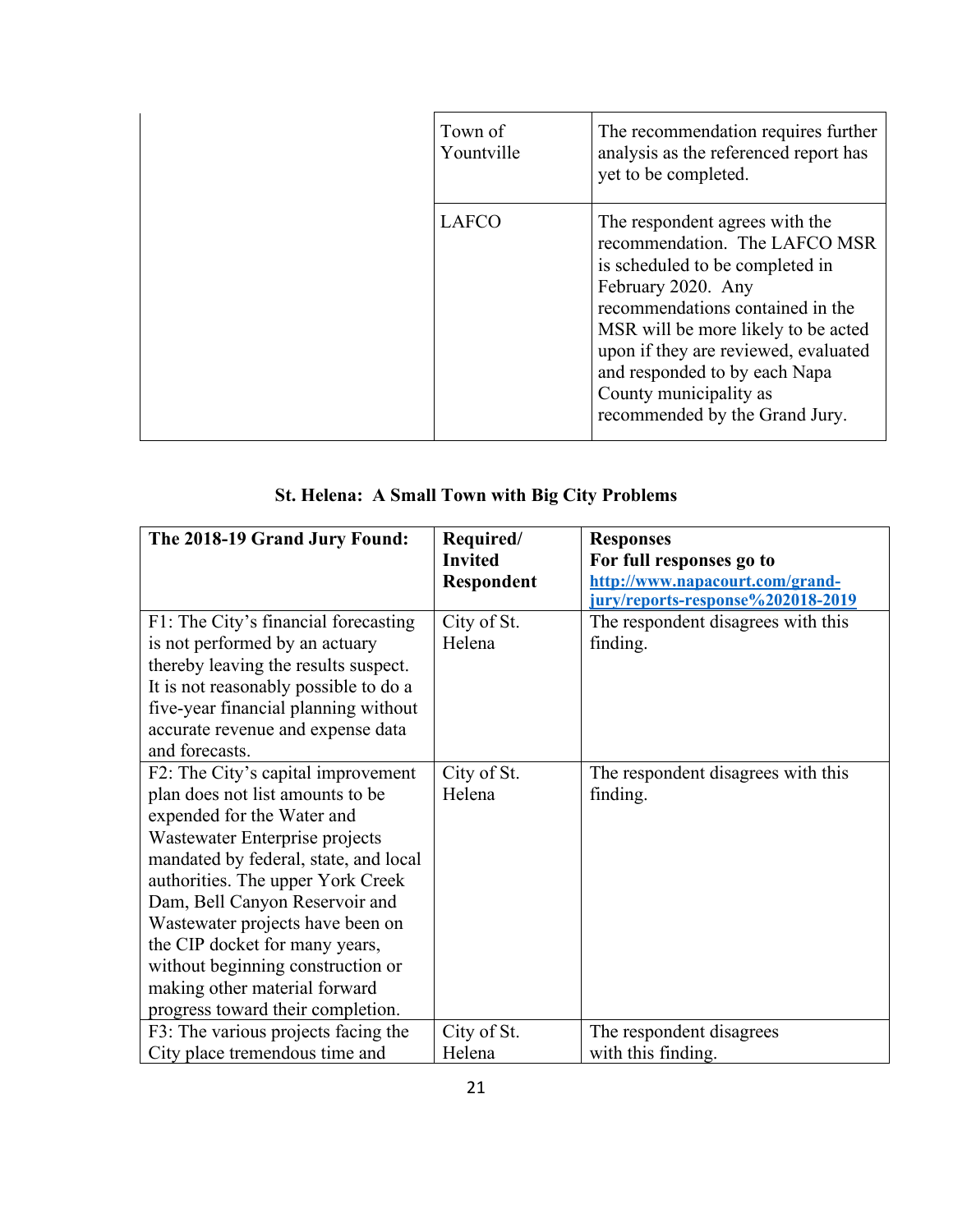| expertise burdens on the City staff.                               |             |                                    |
|--------------------------------------------------------------------|-------------|------------------------------------|
| City staff lack specific expertise to                              |             |                                    |
| manage some of these complicated                                   |             |                                    |
| dam and reservoir projects.<br>F4: The City has not adhered to its | City of St. | The respondent partially disagrees |
| own Capital Improvement Plans for                                  | Helena      | with this finding.                 |
| the previous ten years. This is                                    |             |                                    |
| especially notable concerning how                                  |             |                                    |
| few of the major projects listed                                   |             |                                    |
| repeatedly in the CIPs over these                                  |             |                                    |
| years - have been completed.                                       |             |                                    |
| F5: The City's Water and                                           | City of St. | The respondent disagrees with this |
| Wastewater Enterprise rates are                                    | Helena      | finding.                           |
| suspect, due to an inaccurate water                                |             |                                    |
| and wastewater rate report.                                        |             |                                    |
| F6: The SHAPE Committee                                            | City of St. | The respondent disagrees with this |
| recommendations to the City did not                                | Helena      | finding.                           |
| include less expensive options in the                              |             |                                    |
| SHAPE Committee Report.                                            |             |                                    |
| F7: On a regular basis, the City's                                 | City of St. | The respondent disagrees with this |
| Comprehensive Annual Financial                                     | Helena      | finding.                           |
| Report has not funded the cost of                                  |             |                                    |
| deferred asset maintenance, which                                  |             |                                    |
| has left its physical assets in                                    |             |                                    |
| disrepair.                                                         |             |                                    |
| F8: The cost of the "City Attorney"                                | City of St. | The respondent partially           |
| is remarkably higher than                                          | Helena      | disagrees with this                |
| comparable small cities in Northern                                |             | finding                            |
| California.                                                        |             |                                    |
| F9: There is no budgeted or written                                | City of St. | The respondent disagrees           |
| method for dealing with the City's                                 | Helena      | with this finding.                 |
| unfunded pension liabilities as                                    |             |                                    |
| reported to the City in the Bartel and                             |             |                                    |
| Associates Report.                                                 |             |                                    |
| F10: The City's residents are not                                  | City of St. | The respondent disagrees           |
| adequately informed of the financial                               | Helena      | with this finding.                 |
| impact of decisions made by the                                    |             |                                    |
| City Council and City Staff.                                       |             |                                    |

| The 2018-2019 Napa County | <b>Required/Invited</b> | <b>Responses</b>                  |
|---------------------------|-------------------------|-----------------------------------|
| <b>Grand Jury</b>         | <b>Respondent</b>       | For full responses go to          |
| <b>Recommendations</b>    |                         | http://www.napacourt.com/grand-   |
|                           |                         | jury/reports-response%202018-2019 |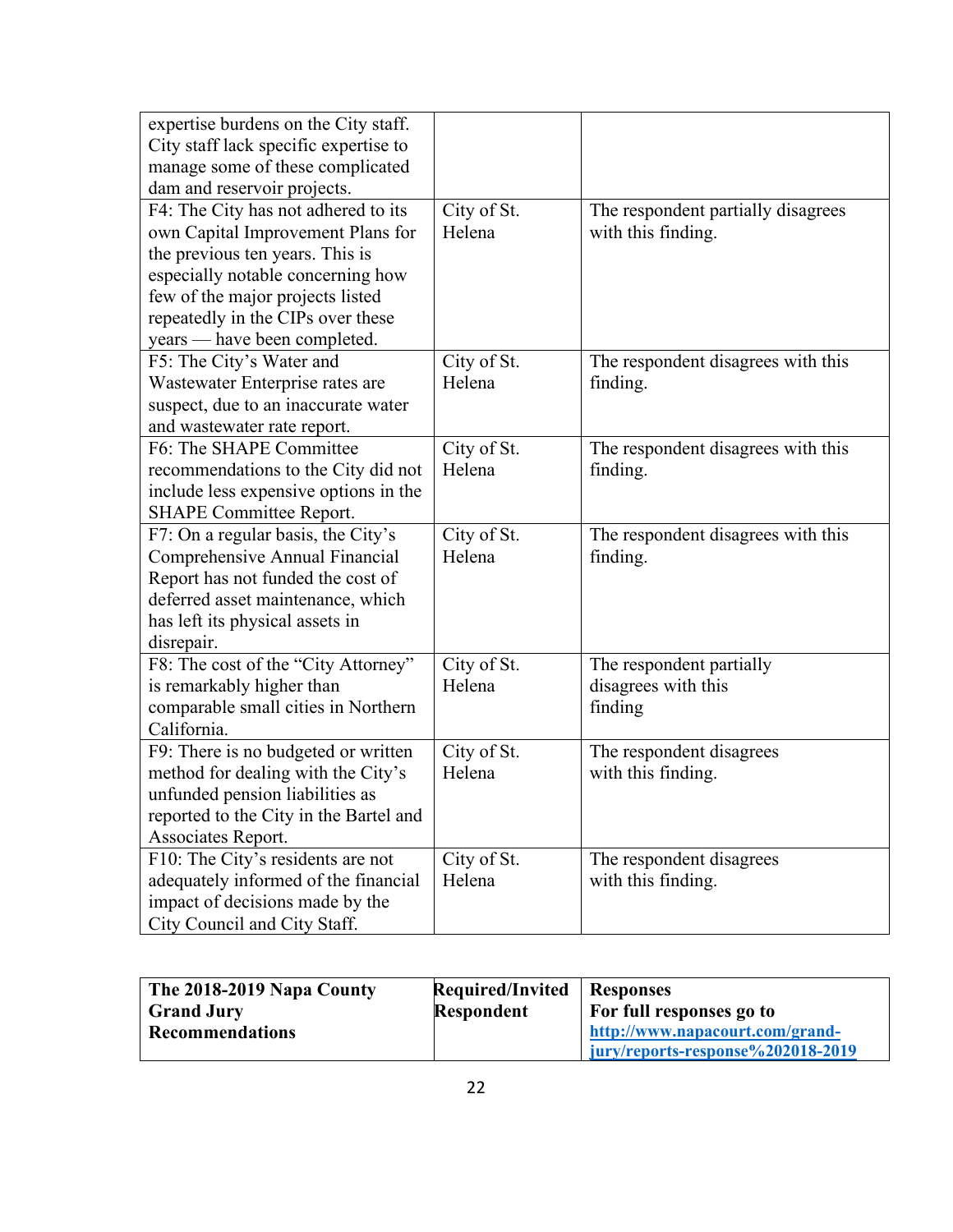| R1: Prior to issuance of the 2020-<br>2030 CIP, the City should engage an<br>experienced outside actuarial firm,<br>or assign a qualified member of City<br>Staff, to generate a professionally<br>appropriate Long-Range Financial<br>Forecast, for the fiscal years<br>beginning July 1, 2020 and<br>thereafter.                                                                                                                                                                                                                                                                                                                                           | City of St.<br>Helena | This recommendation is rejected.                                                 |
|--------------------------------------------------------------------------------------------------------------------------------------------------------------------------------------------------------------------------------------------------------------------------------------------------------------------------------------------------------------------------------------------------------------------------------------------------------------------------------------------------------------------------------------------------------------------------------------------------------------------------------------------------------------|-----------------------|----------------------------------------------------------------------------------|
| R2: The City should adopt a system<br>that prioritizes payments for projects<br>mandated by federal, state or local<br>authorities to go into effect no later<br>than the fiscal year beginning July 1,<br>2020. This mandate should provide<br>that lesser projects cannot subvert<br>any prioritized projects. Projects that<br>are mandated by law (i.e. Upper<br><b>York Creek Dam and Wastewater</b><br>Plant retrofit) should be assigned to<br>a City Council member for oversight<br>and project management to<br>completion. This Council member<br>should be required to provide<br>regular periodic status reports to all<br>St. Helena citizens. | City of St.<br>Helena | The City's response does not comply<br>with Penal Code $\S$ 933.05. <sup>5</sup> |
| R3: No later than Fiscal Year<br>beginning July 1, 2020, the City<br>should adhere to its Capital<br>Improvement Plans.                                                                                                                                                                                                                                                                                                                                                                                                                                                                                                                                      | City of St.<br>Helena | The City's response does not comply<br>with Penal Code $\S$ 933.05. <sup>5</sup> |
| R4: For larger and more complex<br>projects such as Bell Canyon<br>Reservoir, Upper York Creek Dam<br>and the Wastewater Plant retrofit,<br>the City should consider hiring or<br>otherwise engaging the services of<br>an outside project manager to<br>oversee the project, in order to<br>lessen the burden on City Staff and<br>assure a timely and appropriate<br>outcome for the project completion.                                                                                                                                                                                                                                                   | City of St.<br>Helena | The City's response does not comply<br>with Penal Code $\S$ 933.05. <sup>5</sup> |

<span id="page-22-0"></span><sup>5</sup> See Summary on Page 3 for response requirements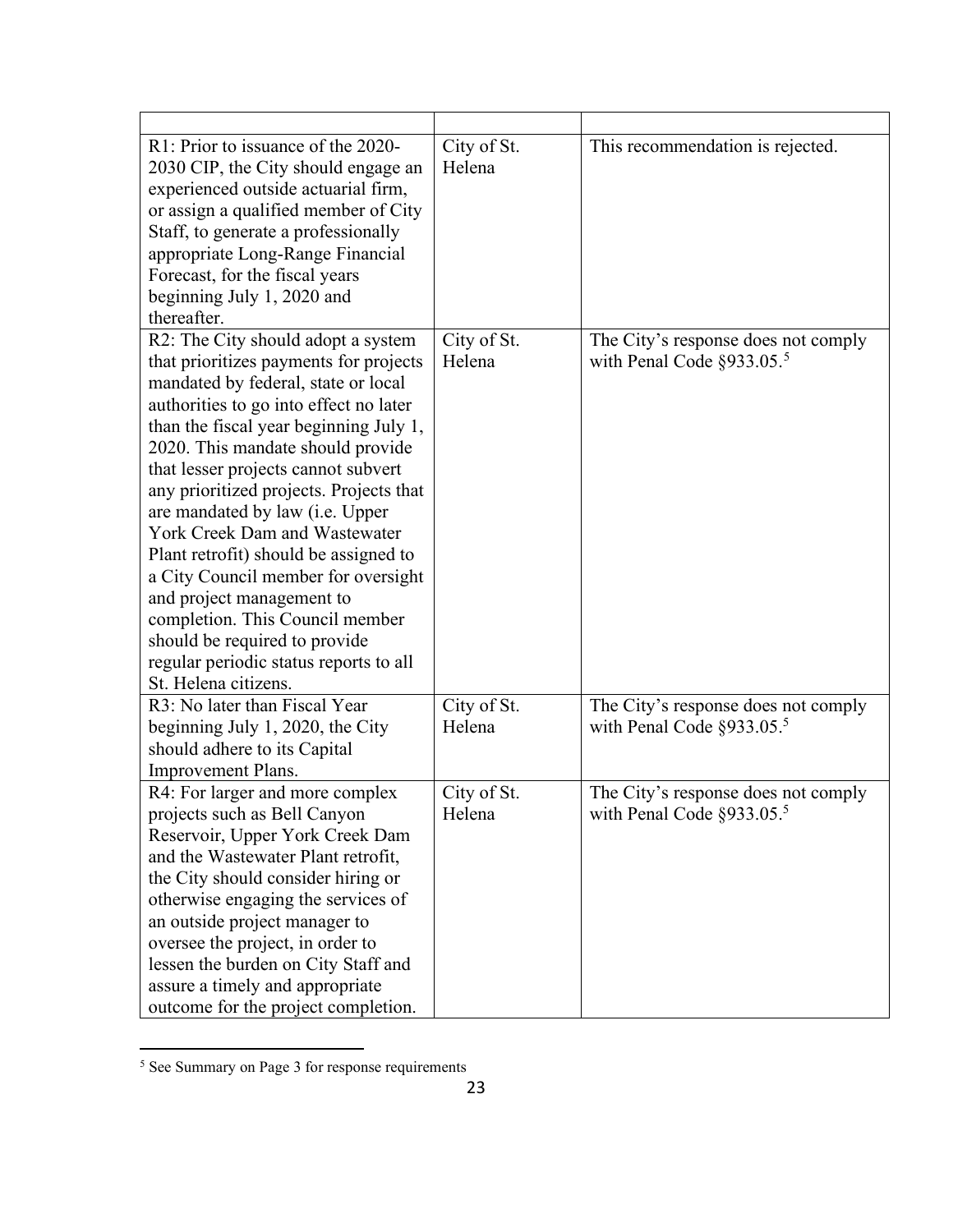| These assignments should take place                                   |             |                                                                                  |
|-----------------------------------------------------------------------|-------------|----------------------------------------------------------------------------------|
| commensurate with the start of July                                   |             |                                                                                  |
| 1, 2020 budget year.                                                  |             |                                                                                  |
| R5: The City should review and                                        | City of St. | The City's response does not comply                                              |
| implement the findings in the new                                     | Helena      | with $§933.05.^6$                                                                |
| Water Rate study, on or before June                                   |             |                                                                                  |
| 30, 2020, and thereafter review then-                                 |             |                                                                                  |
| current and relevant engineering and                                  |             |                                                                                  |
| rate studies to determine appropriate                                 |             |                                                                                  |
| multi-tiered Water and Wastewater                                     |             |                                                                                  |
| rates.                                                                |             |                                                                                  |
| R6: In accordance with the new                                        | City of St. | The City's response does not comply                                              |
| Water Rate and no later than June                                     | Helena      | with Penal Code $\S$ 933.05. <sup>6</sup>                                        |
| 30, 2020, the City should identify,                                   |             |                                                                                  |
| review and renegotiate all water                                      |             |                                                                                  |
| contracts with commercial and                                         |             |                                                                                  |
| residential users located inside and                                  |             |                                                                                  |
| outside the City limits. All such                                     |             |                                                                                  |
| rates and contracts should be                                         |             |                                                                                  |
| identified publicly to all City                                       |             |                                                                                  |
| taxpayers and residents.                                              |             |                                                                                  |
|                                                                       | City of St. |                                                                                  |
| R7: The City should follow and                                        |             |                                                                                  |
| seriously consider the findings in the                                | Helena      | The City's response does not comply<br>with Penal Code $\S$ 933.05. <sup>6</sup> |
| current LAFCO municipal services                                      |             |                                                                                  |
| review, cited in the Water Quality                                    |             |                                                                                  |
| Report by the 2018-2019 Grand                                         |             |                                                                                  |
| Jury, published June 14, 2019.                                        |             |                                                                                  |
| R8: The City should reconsider the                                    | City of St. | The City's response does not comply                                              |
| proposed City Hall Project on or                                      | Helena      |                                                                                  |
| before June 30, 2020. The estimated                                   |             | with Penal Code $\S$ 933.05. <sup>6</sup>                                        |
| costs and sources for funding the                                     |             |                                                                                  |
| proposed City Hall project should be                                  |             |                                                                                  |
|                                                                       |             |                                                                                  |
| included on the most current Capital                                  |             |                                                                                  |
| Improvements Plan docket and                                          |             |                                                                                  |
| Long-range Financial Forecast.                                        |             |                                                                                  |
| Emphasis should be placed on the                                      |             |                                                                                  |
| City's existing real property assets<br>as "City Hall" offices.       |             |                                                                                  |
|                                                                       |             |                                                                                  |
|                                                                       | City of St. |                                                                                  |
| R9: Beginning in the 2020-2021<br>Fiscal Year beginning July 1, 2020, | Helena      | The City's response does not comply<br>with Penal Code $\S$ 933.05. <sup>6</sup> |

<span id="page-23-0"></span><sup>6</sup> See Summary on Page 3 for response requirements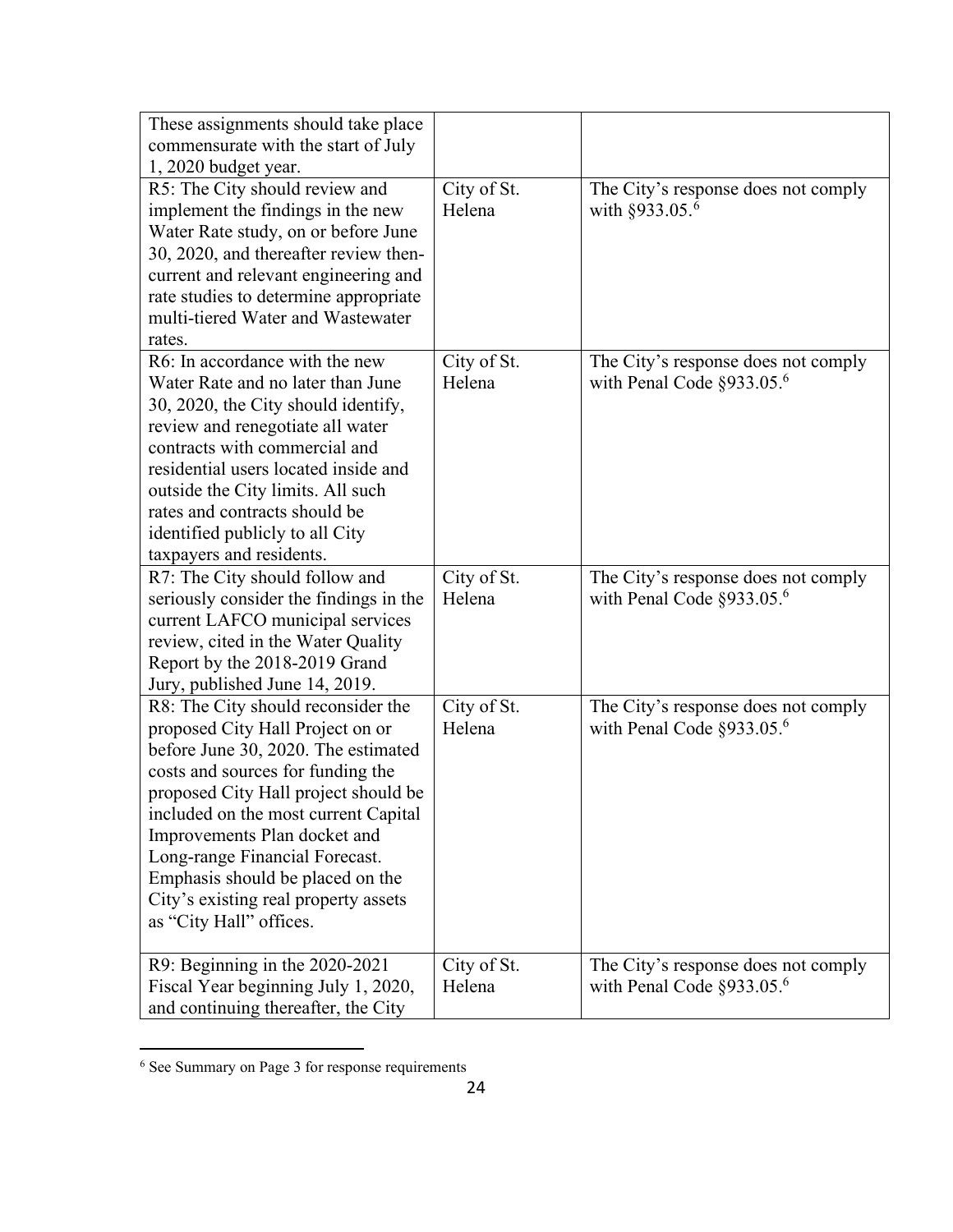| should allocate a designated             |             |                                           |
|------------------------------------------|-------------|-------------------------------------------|
| percentage of the General Fund each      |             |                                           |
| year for additional payments toward      |             |                                           |
| its unfunded liabilities to CalPERS      |             |                                           |
| as well as deferred maintenance          |             |                                           |
| costs for City real property assets.     |             |                                           |
| R10: Beginning with the fiscal year      | City of St. | The City's response does not comply       |
| commencing on July 1, 2020, as the       | Helena      | with Penal Code $\S$ 933.05. <sup>7</sup> |
| City hires additional full-time          |             |                                           |
| personnel, such as new full-time         |             |                                           |
| firefighters, the City should            |             |                                           |
| recalculate the effect of such hires     |             |                                           |
| on unfunded pension liabilities to       |             |                                           |
| CalPERS and include those new            |             |                                           |
| liabilities in the allocated budget.     |             |                                           |
| R11: No later than December 31,          | City of St. | The City agrees                           |
| 2019, the City should conduct an         | Helena      |                                           |
| analysis of its legal expenditures and   |             |                                           |
| associated results in order to determine |             |                                           |
| whether any changes need to be made      |             |                                           |
| to the City's current legal support and  |             |                                           |
| strategy. The results of this analysis   |             |                                           |
| and any accompanying                     |             |                                           |
| recommendations should be shared         |             |                                           |
| with the public.                         |             |                                           |
| R12: The City should develop and         | City of St. | The City's response does not comply       |
| enhance its system of community-         | Helena      | with Penal Code $\S$ 933.05. <sup>7</sup> |
| based communications to highlight        |             |                                           |
| important financial issues affecting     |             |                                           |
| City residents. The communications       |             |                                           |
| could be published in the weekly St.     |             |                                           |
| Helena Star or by e-mail or both.        |             |                                           |
| Re-advertise the City email              |             |                                           |
| communications system and how            |             |                                           |
| City residents can access these          |             |                                           |
| communications on a regular basis.       |             |                                           |

<span id="page-24-0"></span><sup>7</sup> See Summary on Page 3 for response requirements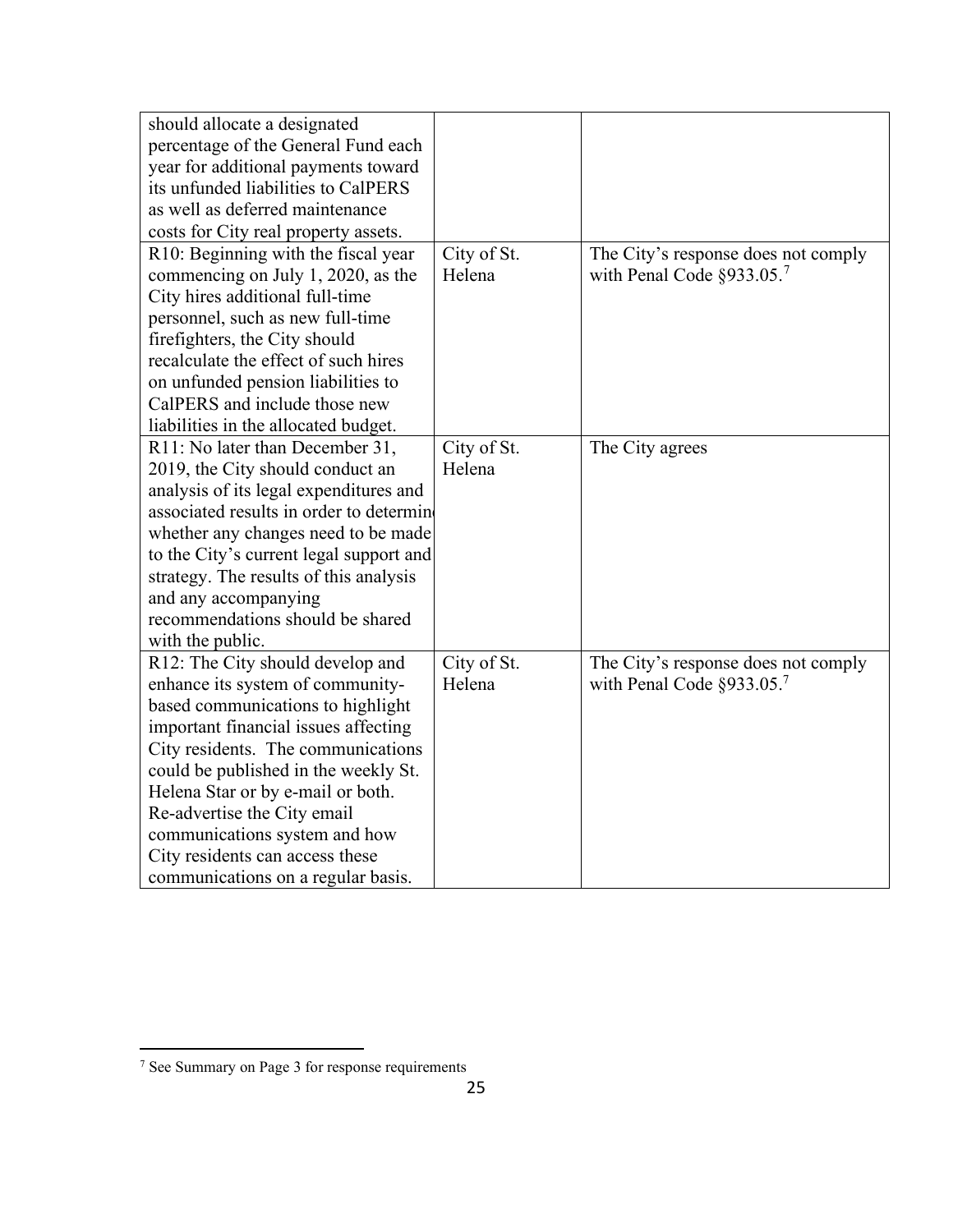#### **DEPARTMENT OF CORRECTIONS (NCDC) ANNUAL REVIEW: UNDER A MICROSCOPE: NAPA COUNTY JAIL HEATHCARE SERVICE**

| The 2018-2019 Napa County Grand<br><b>Jury Found;</b>                                                                                                                                                                                                                         | <b>Required/Invited</b><br><b>Respondent</b> | <b>Responses</b><br>For full responses go to<br>http://www.napacourt.com/grand-                                      |
|-------------------------------------------------------------------------------------------------------------------------------------------------------------------------------------------------------------------------------------------------------------------------------|----------------------------------------------|----------------------------------------------------------------------------------------------------------------------|
|                                                                                                                                                                                                                                                                               |                                              | jury/reports-response%202018-2019                                                                                    |
| F1. The mental health counselors<br>and the correctional officers do not<br>participate on a regular basis in joint<br>training workshops focused on<br>recognizing the symptoms of mental<br>illness.                                                                        | Director of<br>Corrections                   | The respondent disagrees partially with<br>the finding.                                                              |
| F2. The Napa County Jail lacks<br>sufficient inpatient psychiatric<br>health treatment facilities to provide<br>inmates access to comprehensive<br>mental health therapeutic treatment<br>services.                                                                           | Board of<br>Supervisors                      | The respondent disagrees partially with<br>the finding.                                                              |
| F3. The NCJ medical staff provides<br>inmates with reasonable access to<br>medical and psychiatric health care<br>services under Title 15 of the<br>California Code of Regulations,<br>Minimum Standards for Adult<br>Correctional Facilities.                                | Board of<br>Supervisors                      | The respondent agrees with the finding.                                                                              |
| F4. A new Napa County jail with a<br>dedicated 28-bed medical unit is in<br>the design phase of construction<br>with a completion date of March<br>2022.                                                                                                                      | Board of<br>Supervisors                      | The respondent agrees with the finding                                                                               |
|                                                                                                                                                                                                                                                                               |                                              |                                                                                                                      |
| The 2018-2019 Napa County Grand<br><b>Jury Recommended;</b>                                                                                                                                                                                                                   | Required/Invited<br>Respondent               | <b>Responses</b><br>For full responses go to<br>http://www.napacourt.com/grand-<br>jury/reports-response%202018-2019 |
| R1: The Grand Jury recommends<br>that the Director of the Department<br>of Corrections establish, by<br>December 2019, a joint training<br>program for mental health<br>counselors and correctional officers<br>for the purpose of offering<br>continuing education on topics | Director of<br>Corrections                   | This recommendation has been<br>implemented.                                                                         |

including the awareness and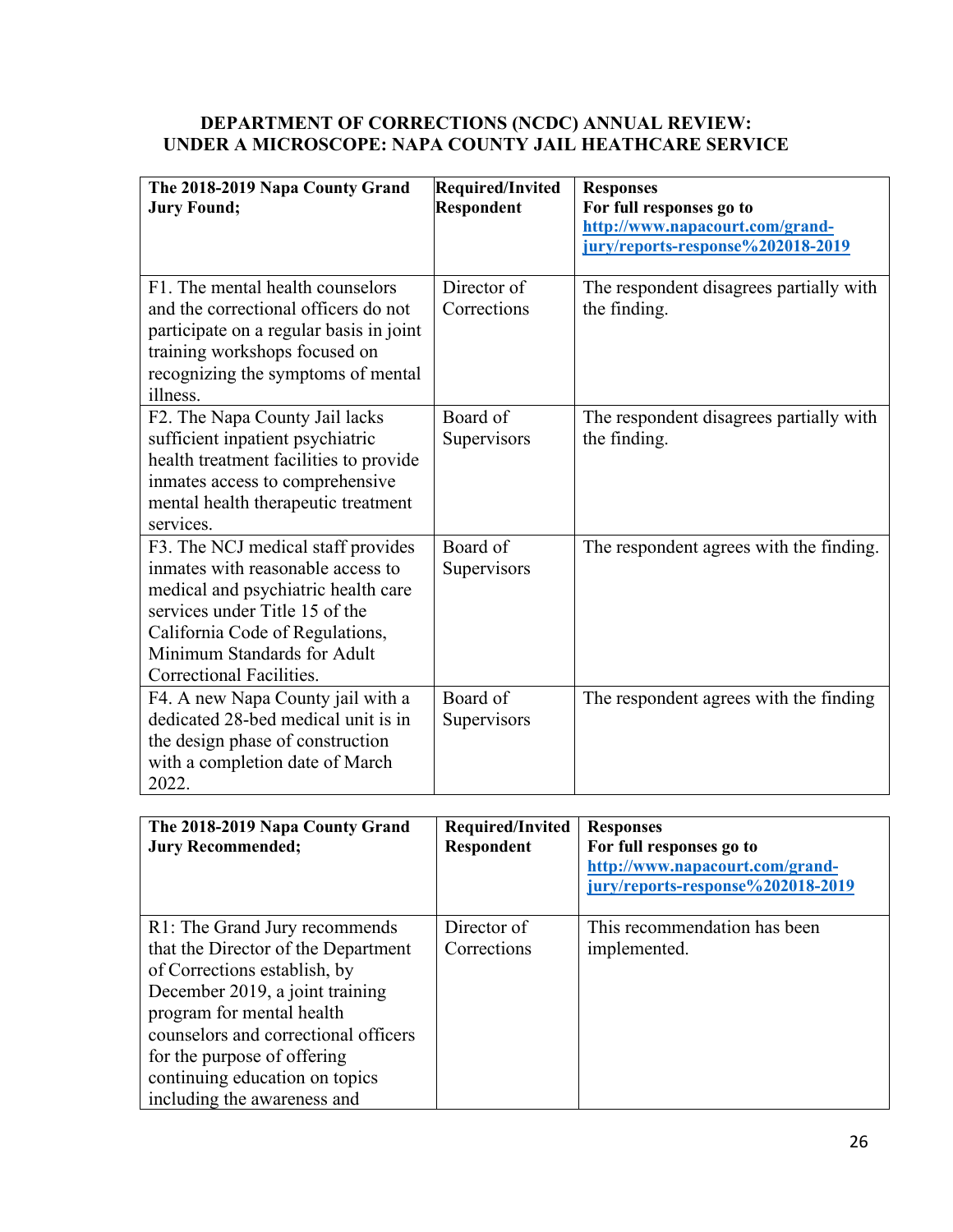| sensitivity to the symptoms of<br>mental illness.                                                                                                                                                                                                                                                                                        |                                  |                                                 |
|------------------------------------------------------------------------------------------------------------------------------------------------------------------------------------------------------------------------------------------------------------------------------------------------------------------------------------------|----------------------------------|-------------------------------------------------|
| R <sub>2</sub> . The Grand Jury recommends<br>that the Board of Supervisors re-<br>evaluate, by December 2019, the<br>Carey Group's 2007 Adult<br><b>Correctional System Master Plan's</b><br>recommendation to include a 32- bed<br>section in the new jail dedicated<br>solely to comprehensive mental<br>health therapeutic services. | Board of<br>Supervisors<br>(BOS) | This recommendation will not be<br>implemented. |

| The 2018-2019 Napa County Grand<br><b>Jury Commendations;</b>                                                                                                                                                                                                                          | Required/Invited<br><b>Respondent</b> | <b>Responses</b><br>For full responses go to<br>http://www.napacourt.com/grand-<br>jury/reports-response%202018-2019 |
|----------------------------------------------------------------------------------------------------------------------------------------------------------------------------------------------------------------------------------------------------------------------------------------|---------------------------------------|----------------------------------------------------------------------------------------------------------------------|
| C1. The Grand Jury commends the<br>management team of the Department<br>of Corrections for their leadership<br>and professionalism in their efforts<br>to install high expectations from all<br>of the correctional staff.                                                             | Board of<br>Supervisors<br>(BOS)      | The Board of Supervisors appreciates<br>the Grand Jury commending staff and<br>vendors during the past year          |
| C2. The Grand Jury commends the<br>mental health counselors and the<br>primary medical staff from Well<br>path for their dedication and<br>commitment in providing the<br>inmates at Napa County Jail access<br>to urgent and routine medical and<br>psychiatric health care services. | N/A                                   | N/A                                                                                                                  |

# **Where's My Costco? - A History of the Napa Pipe Project**

| The 2018-2019 Napa County | <b>Required/Invited   Responses</b> |                                 |
|---------------------------|-------------------------------------|---------------------------------|
| <b>Grand Jury Found</b>   | <b>Respondent</b>                   | For full responses go to:       |
|                           |                                     | http://www.napacourt.com/grand- |
|                           |                                     | jury/reports-response%202018-   |
|                           |                                     | 2019                            |
|                           |                                     |                                 |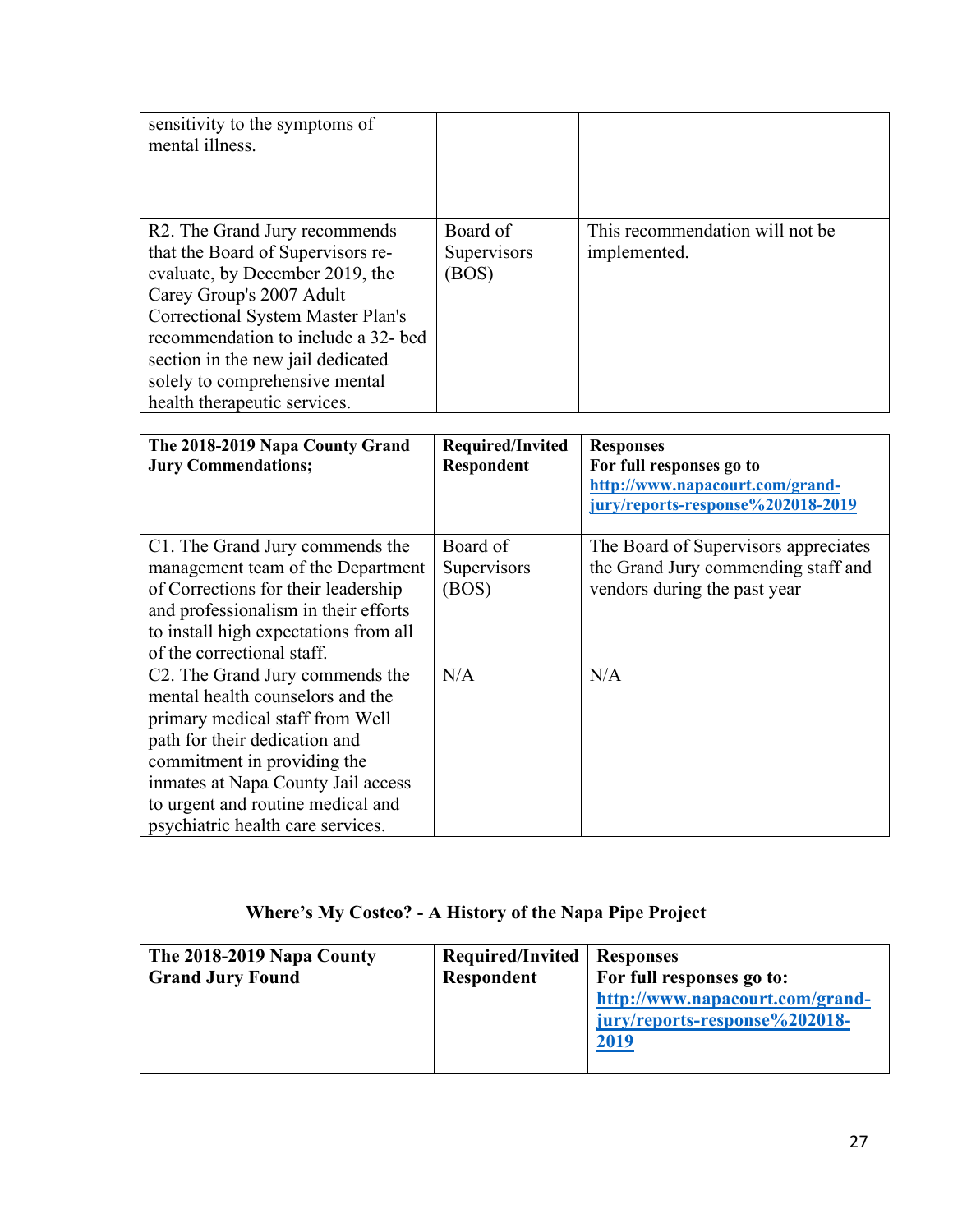| F1. While the Napa County Board of                                         | <b>City Response</b> | The City of Napa partially disagrees                             |
|----------------------------------------------------------------------------|----------------------|------------------------------------------------------------------|
| <b>Supervisors and County Staff</b><br>generally have been in favor of the |                      | with this finding.                                               |
| Napa Pipe Development since 2007,                                          |                      |                                                                  |
| due to its housing and affordable                                          | Board of             | The BOS disagrees partially with the                             |
| housing components, the Napa City                                          | Supervisors          | finding as it pertains to the County.                            |
| Council and Staff were decidedly                                           | (BOS)                |                                                                  |
| against it for many years from the                                         |                      |                                                                  |
| time of its original purpose.                                              |                      |                                                                  |
| F2. The opposition to the project by                                       | <b>City Response</b> | The City of Napa disagrees with this                             |
| many in the City leadership caused                                         |                      | finding.                                                         |
| much political infighting and led to                                       |                      |                                                                  |
| years of delays in the development                                         | Board of             | The BOS disagrees wholly with the                                |
| of the property.                                                           | Supervisors          | finding as it pertains to the County.                            |
| F3. The City and County finally                                            | <b>City Response</b> | The City of Napa disagrees with this                             |
| decided to work together on the                                            |                      | finding.                                                         |
| project only after Costco had been                                         |                      |                                                                  |
| introduced to the plan and a direct                                        | Board of             | The BOS disagrees partially with the                             |
| mail campaign showed how much                                              | Supervisors          | finding as it pertains to the County.                            |
| County residents wanted the retailer.                                      |                      |                                                                  |
|                                                                            | <b>City Response</b> |                                                                  |
| F4. The Developer has made                                                 |                      | The City of Napa agrees with this                                |
| frequent and substantial changes to                                        |                      | finding.                                                         |
| the project plan and phasing, which                                        |                      |                                                                  |
| have caused numerous delays in                                             | Board of             |                                                                  |
| obtaining City and County                                                  | Supervisors          | The BOS agrees with the finding as it<br>pertains to the County. |
| approvals.                                                                 |                      |                                                                  |
| F5. The Developer sought changes                                           | <b>City Response</b> | The City of Napa agrees with this                                |
| to the Napa Pipe Plan that in 2018,                                        |                      | finding.                                                         |
| led the City and County to work                                            |                      |                                                                  |
| quickly with the state legislature to                                      |                      |                                                                  |
| seek legislation that would allow for                                      | Board of             | The BOS agrees with the finding as it                            |
| Napa County to report RHNA credit                                          | Supervisors          | pertains to the County.                                          |
| in the current cycle for units built at                                    |                      |                                                                  |
| Napa Pipe in areas already annexed<br>to the City of Napa.                 |                      |                                                                  |
| F6. The cost of construction has                                           | <b>City Response</b> | The City of Napa agrees with this                                |
| increased substantially since the                                          |                      | finding.                                                         |
| Napa Pipe Development was                                                  |                      |                                                                  |
| initially proposed, which further                                          | Board of             | The BOS agrees with this finding.                                |
| complicates the financial<br>ramifications of a project this size.         | Supervisors          |                                                                  |